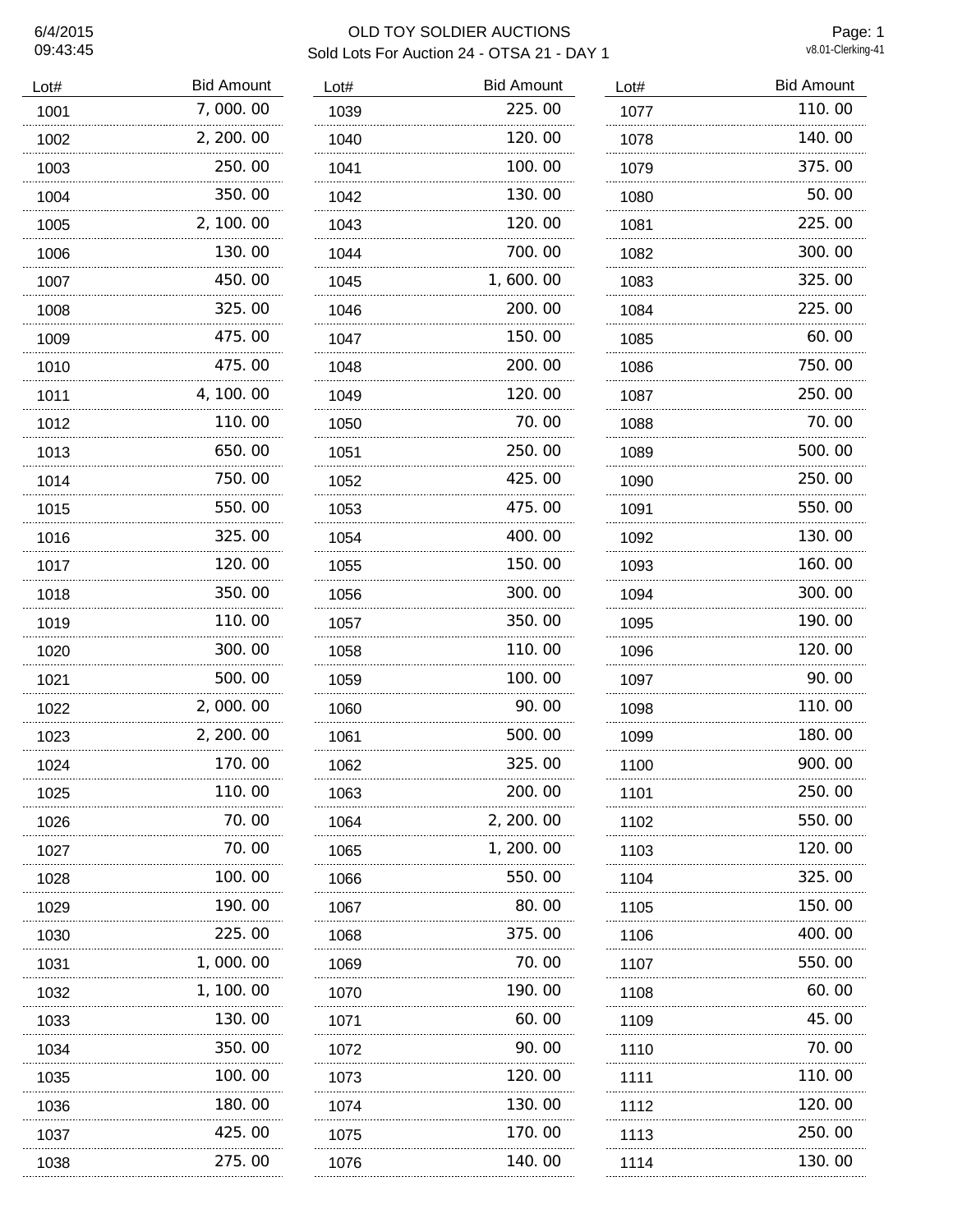# 09:43:45

### 6/4/2015 OLD TOY SOLDIER AUCTIONS Sold Lots For Auction 24 - OTSA 21 - DAY 1

Page: 2<br>v8.01-Clerking-41

| Lot# | <b>Bid Amount</b> | Lot# |
|------|-------------------|------|
| 1115 | 60.00             | 1153 |
| 1116 | 130.00            | 1154 |
| 1117 | 300.00            | 1155 |
| 1118 | 110.00            | 1156 |
| 1119 | 100.00            | 1157 |
| 1120 | 60.00             | 1158 |
| 1121 | 100.00            | 1159 |
| 1122 | 250.00            | 1160 |
| 1123 | 80.00             | 1161 |
| 1124 | 130.00            | 1162 |
| 1125 | 40.00             | 1163 |
| 1126 | 110.00            | 1164 |
| 1127 | 90.00             | 1165 |
| 1128 | 225.00            | 1166 |
| 1129 | 160.00            | 1167 |
| 1130 | 80.00             | 1168 |
| 1131 | 40.00             | 1169 |
| 1132 | 275.00            | 1170 |
| 1133 | 180.00            | 1171 |
| 1134 | 110.00            | 1172 |
| 1135 | 50.00             | 1173 |
| 1136 | 425.00            | 1174 |
| 1137 | 450.00            | 1175 |
| 1138 | 170.00            | 1176 |
| 1139 | 200.00            | 1177 |
| 1140 | 200, 00           | 1178 |
| 1141 | 80.00             | 1179 |
| 1142 | 130.00            | 1180 |
| 1143 | 150.00            | 1181 |
| 1144 | 90.00             | 1182 |
| 1145 | 20.00             | 1183 |
| 1146 | 90.00             | 1184 |
| 1147 | 140.00            | 1185 |
| 1148 | 90.00             | 1186 |
| 1149 | 150.00            | 1187 |
| 1150 | 200.00            | 1188 |
| 1151 | 400.00            | 1189 |
| 1152 | 450.00            | 1190 |

| Lot# | <b>Bid Amount</b> | Lot# |
|------|-------------------|------|
| 1153 | 375.00            | 119  |
| 1154 | 475.00            | 119  |
| 1155 | 300.00            | 119  |
| 1156 | 25.00             | 119  |
| 1157 | 80.00             | 119  |
| 1158 | 30.00             | 119  |
| 1159 | 40.00             | 119  |
| 1160 | 120.00            | 119  |
| 1161 | 160.00            | 119  |
| 1162 | 140.00            | 120  |
| 1163 | 110.00            | 120  |
| 1164 | 100.00            | 120  |
| 1165 | 40.00             | 120  |
| 1166 | 140.00            | 120  |
| 1167 | 120.00            | 120  |
| 1168 | 130.00            | 120  |
| 1169 | 140.00            | 120  |
| 1170 | 100.00            | 120  |
| 1171 | 100.00            | 120  |
| 1172 | 200.00            | 121  |
| 1173 | 70.00             | 121  |
| 1174 | 90.00             | 121  |
| 1175 | 2,500.00          | 121  |
| 1176 | 70.00             | 121  |
| 1177 | 325.00            | 121  |
| 1178 | 45.00<br>         | 121  |
| 1179 | 100.00            | 121  |
| 1180 | 180.00            | 121  |
| 1181 | 80.00             | 121  |
| 1182 | 90.00             | 122  |
| 1183 | 50.00             | 122  |
| 1184 | 70.00             | 122  |
| 1185 | 130.00            | 122  |
| 1186 | 110.00            | 122  |
| 1187 | 70.00             | 122  |
| 1188 | 90.00             | 122  |
| 1189 | 60.00             | 122  |
| 1190 | 120.00            | 122  |
|      |                   |      |

| Lot#     | <b>Bid Amount</b> |  |
|----------|-------------------|--|
| 1191     | 100.00            |  |
| 1192     | 160.00            |  |
| 1193     | 180.00            |  |
| 1194     | 180.00            |  |
| 1195     | 90. 00            |  |
| 1196     | 700.00            |  |
| 1197     | 60. 00            |  |
| 1198     | 70.00             |  |
| 1199     | 90.00             |  |
| 1200     | 1,000.00          |  |
| 1201     | 850.00            |  |
| 1202     | 1, 200. 00        |  |
| 1203     | 3,500.00          |  |
| 1204     | 5,000.00          |  |
| 1205     | 275.00            |  |
| 1206     | 1, 200. 00        |  |
| 1207     | 150.00            |  |
| 1208     | 250.00            |  |
| 1209     | 350.00            |  |
| 1210     | 50.00             |  |
| 1211     | 80.00             |  |
| 1212     | 500.00            |  |
| 1213     | 180. 00           |  |
| 1214     | 80. OO            |  |
| 1215     | 100.00            |  |
| 1216<br> | 70.00             |  |
| 1217     | 170.00            |  |
| 1218<br> | 160.00            |  |
| 1219     | 275.00            |  |
| 1220<br> | 225.00            |  |
| 1221<br> | 500.00            |  |
| 1222<br> | 120.00            |  |
| 1223     | 100.00            |  |
| 1224<br> | 350.00            |  |
| 1225     | 100.00            |  |
| 1226     | 225.00            |  |
| 1227     | 400.00            |  |
| 1228     | 90. 00            |  |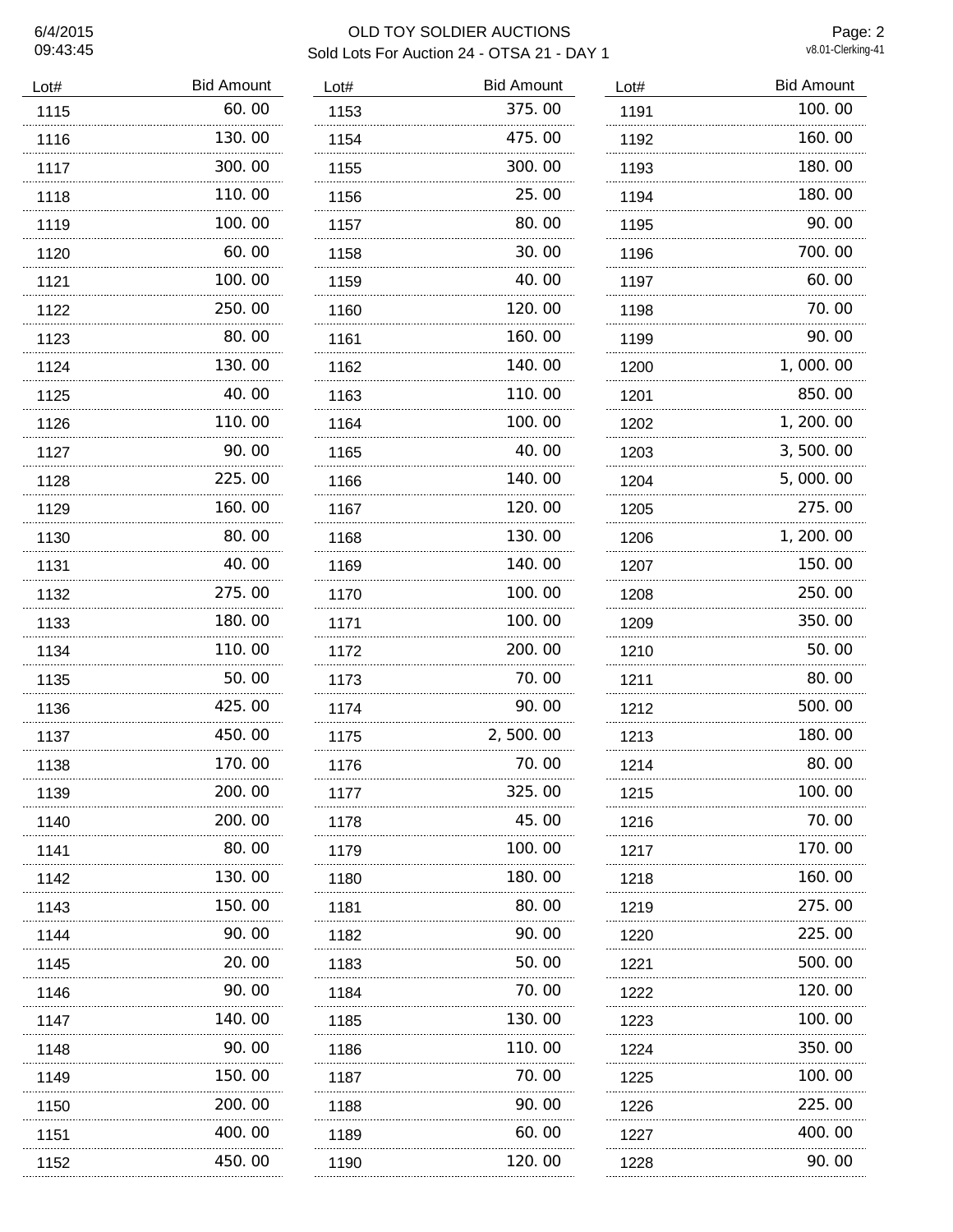# 6/4/2015<br>09:43:45

## OLD TOY SOLDIER AUCTIONS Sold Lots For Auction 24 - OTSA 21 - DAY 1

Page: 3<br>v8.01-Clerking-41

| Lot#      | <b>Bid Amount</b> | Lot |
|-----------|-------------------|-----|
| 1229      | 80.00             | 12  |
| 1230      | 500.00            | 12  |
| 1231      | 450.00            | 12  |
| 1232      | 225.00            | 12  |
| 1233      | 160.00<br>.       | 12  |
| 1234      | 500.00            | 12  |
| 1235      | 80.00             | 12  |
| 1236      | 400.00            | 12  |
| 1237      | 500.00            | 12  |
| 1238      | 110.00            | 12  |
| 1239      | 350.00            | 12  |
| 1240      | 110.00            | 12  |
| 1241      | 450.00            | 12  |
| 1242      | 110.00            | 12  |
| 1243      | 110.00            | 12  |
| 1244      | 110.00            | 12  |
| 1245      | 550.00            | 12  |
| 1246      | 100.00            | 12  |
| 1247      | 475.00            | 12  |
| 1248      | 475.00            | 12  |
| 1249      | 250.00            | 12  |
| 1250      | 225.00            | 12  |
| 1251      | 375.00            | 12  |
| 1252      | 300.00            | 12  |
| 1253      | 110.00            | 12  |
| 1254      | 160.00            | 12  |
| 1255      | 140.00            | 12  |
| 1256      | 225.00            | 12  |
| 1257      | 300.00            | 12  |
| 1258      | 110.00            | 12  |
| 1259      | 200.00<br>        | 12  |
| 1260      | 200.00            | 12  |
| 1261      | 110.00            | 12  |
| 1262      | 130.00            | 13  |
| 1263      | 475.00            | 13  |
| 1264<br>. | 475.00            | 13  |
| 1265      | 250.00<br>.       | 13  |
| 1266      | 90.00             | 13  |

| Lot#      | <b>Bid Amount</b> |
|-----------|-------------------|
| 1267      | 275.00            |
| 1268      | 150.00            |
| 1269      | 160.00            |
| 1270      | 160.00            |
| 1271      | 160.00            |
| 1272      | 120.00            |
| 1273      | 170.00            |
| 1274      | 160.00            |
| 1275      | 160.00            |
| 1276      | 600.00            |
| 1277      | 225.00            |
| 1278      | 140.00            |
| 1279      | 1, 100. 00        |
| 1280      | 900.00            |
| 1281      | 650.00            |
| 1282      | 225.00            |
| 1283      | 700.00            |
| 1284      | 325.00            |
| 1285      | 600.00            |
| 1286      | 425.00            |
| 1287      | 2,000.00          |
| 1288      | 650.00            |
| 1289      | 325.00            |
| 1290      | 1, 300. 00        |
| 1291      | 2,600.00          |
| 1292      | 750.00            |
| 1293<br>. | 900.00            |
| 1294      | 150.00            |
| 1295      | 300.00            |
| 1296      | 550.00            |
| 1297      | 375.00<br>.       |
| 1298      | 700.00            |
| 1299      | 350.00            |
| 1300      | 325.00<br>.       |
| 1301      | 180.00            |
| 1302      | 800.00            |
| 1303      | 750.00            |
| 1304      | 425.00            |

| Lot# | <b>Bid Amount</b> |
|------|-------------------|
| 1305 | 1,300.00          |
| 1306 | 400.00            |
| 1307 | 3, 400.00         |
| 1308 | 3,600.00          |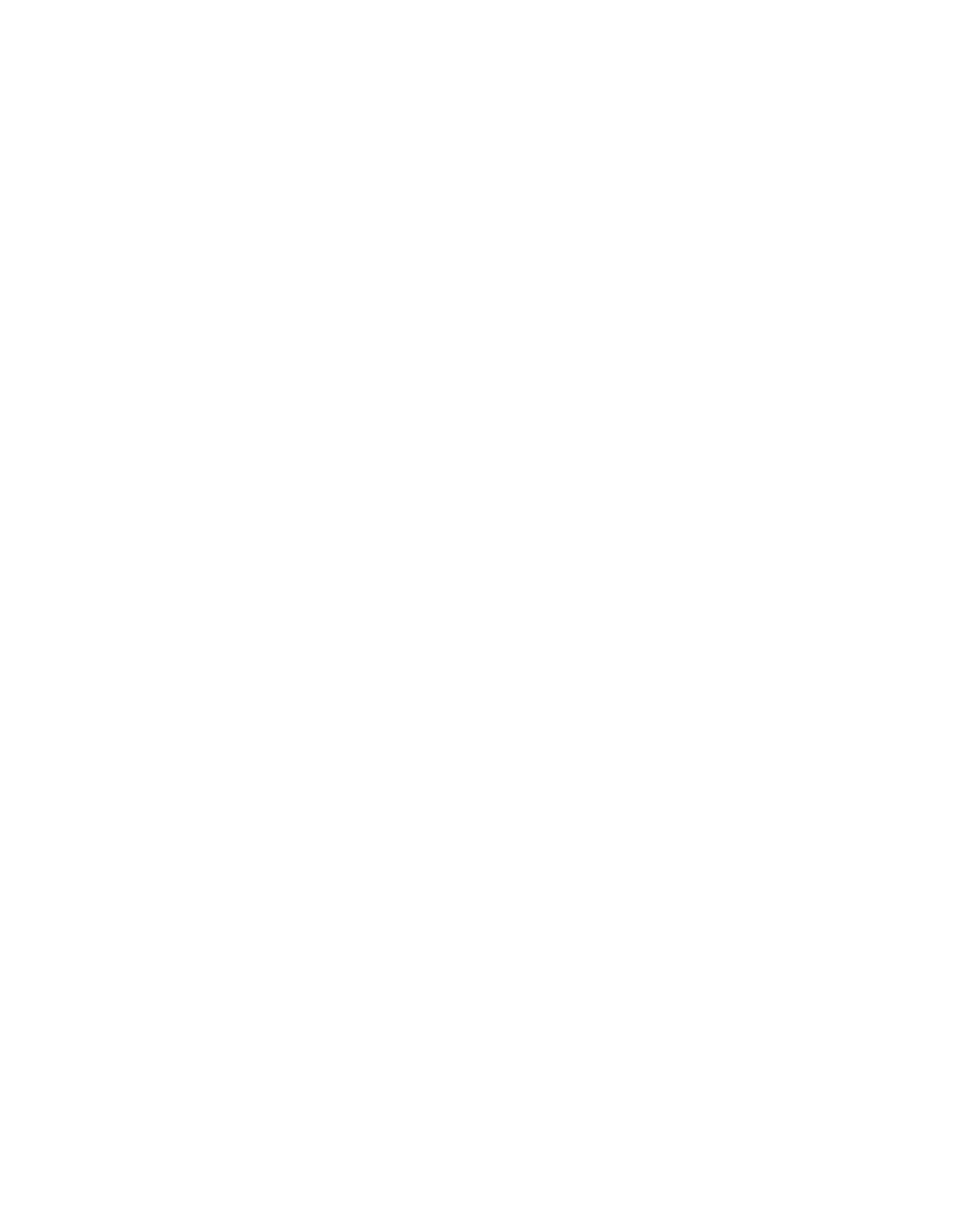# 6/4/2015<br>09:44:12

## OLD TOY SOLDIER AUCTIONS Sold Lots For Auction 26 - OTSA 21 - DAY 2

 $\overline{a}$ 

Page: 1<br>v8.01-Clerking-41

| <b>Bid Amount</b> | L)                            |
|-------------------|-------------------------------|
| 130.00            | 2                             |
| 375.00            | $\overline{c}$                |
| 300.00            | $\overline{c}$                |
| 300.00            | $\overline{c}$                |
| 110.00            | $\overline{\mathbf{c}}$       |
| 900.00            | $\overline{c}$                |
| 800.00            | $\overline{c}$                |
| 160.00            | $\overline{\mathbf{c}}$       |
| 225.00            | $\overline{c}$                |
| 130.00            | $\overline{c}$                |
| 450.00            | 2                             |
| 150.00            | 2                             |
| 120.00            | 2                             |
| 190.00            | 2                             |
| 110.00            | $\overline{c}$                |
| 70.00             | $\overline{\mathbf{c}}$       |
| 400, 00           | $\overline{c}$                |
| 650.00            | $\overline{c}$                |
| 650.00            | $\overline{c}$                |
| 900.00            | 2                             |
| 450.00            | $\overline{c}$                |
| 120.00            | 2                             |
| 140.00            | 2                             |
| 130.00            | $\overline{c}$                |
| 275.00            | $\overline{c}$                |
| 250.00            | $\overline{\mathbf{c}}$       |
| 180.00            | $\overline{\mathbf{c}}$       |
| 170.00            | $\overline{\mathbf{c}}$       |
| 150.00            | $\overline{\mathbf{c}}$       |
| 325.00            | $\frac{2}{\cdot \cdot \cdot}$ |
| 200.00            | $\overline{\mathbf{c}}$       |
| 275.00            | $\overline{c}$                |
| 300.00            | $\overline{c}$                |
| 325.00            | $\overline{c}$                |
| 100.00            | $\overline{c}$                |
| 110.00            | $\overline{c}$                |
| 180.00            | $\overline{\mathbf{c}}$       |
| 120.00            | $\overline{a}$                |
|                   | .<br>                         |

| Lot#      | <b>Bid Amount</b> |
|-----------|-------------------|
| 2039      | 60.00             |
| 2040      | 60.00             |
| 2041      | 200.00            |
| 2042      | 850.00            |
| 2043      | 250.00            |
| 2044      | 250.00            |
| 2045      | 130.00            |
| 2046      | 200.00            |
| 2047      | 170.00            |
| 2048      | 110.00            |
| 2049      | 700.00            |
| 2050      | 130.00            |
| 2051      | 100.00            |
| 2052      | 180.00            |
| 2053      | 90.00             |
| 2054      | 80.00             |
| 2055      | 80.00             |
| 2056      | 160.00            |
| 2057      | 130.00            |
| 2058      | 160.00            |
| 2059      | 70.00             |
| 2060      | 120.00            |
| 2061      | 110.00            |
| 2062      | 70.00             |
| 2063      | 130.00            |
| 2064<br>. | 150.00            |
| 2065      | 100.00            |
| 2066<br>. | 80.00             |
| 2067      | 200.00            |
| 2068      | 110.00            |
| 2069      | 100.00            |
| 2070      | 160.00            |
| 2071      | 90. OO            |
| 2072<br>. | 110.00            |
| 2073      | 100.00            |
| 2074      | 80.00             |
| 2075      | 100.00            |
| 2076      | 80.00             |

| Lot#     | <b>Bid Amount</b> |
|----------|-------------------|
| 2077     | 100.00            |
| 2078     | 225.00            |
| 2079     | 80.00             |
| 2080     | 60.00             |
| 2081     | 80.00             |
| 2082     | 90.00             |
| 2083     | 140.00            |
| 2084     | 70.00             |
| 2085     | 45.00             |
| 2086     | 110.00            |
| 2087     | 110.00            |
| 2088     | 110.00            |
| 2089     | 130.00            |
| 2090     | 80.00             |
| 2091     | 80.00             |
| 2092     | 80.00             |
| 2093     | 110.00            |
| 2094     | 120.00            |
| 2095     | 110.00            |
| 2096     | 110.00            |
| 2097     | 110.00            |
| 2098     | 80.00             |
| 2099     | 80.00             |
| 2100     | 110.00<br>.       |
| 2101     | 160.00            |
| 2102<br> | 90.00             |
| 2103<br> | 180.00            |
| 2104<br> | 140.00            |
| 2105     | 140.00            |
| 2106     | 60.00             |
| 2107     | 80.00             |
| 2108     | 80.00             |
| 2109     | 90.00             |
| 2110     | 200.00            |
| 2111     | 45.00             |
| 2112     | 50.00             |
| 2113     | 60.00             |
| 2114     | 375.00            |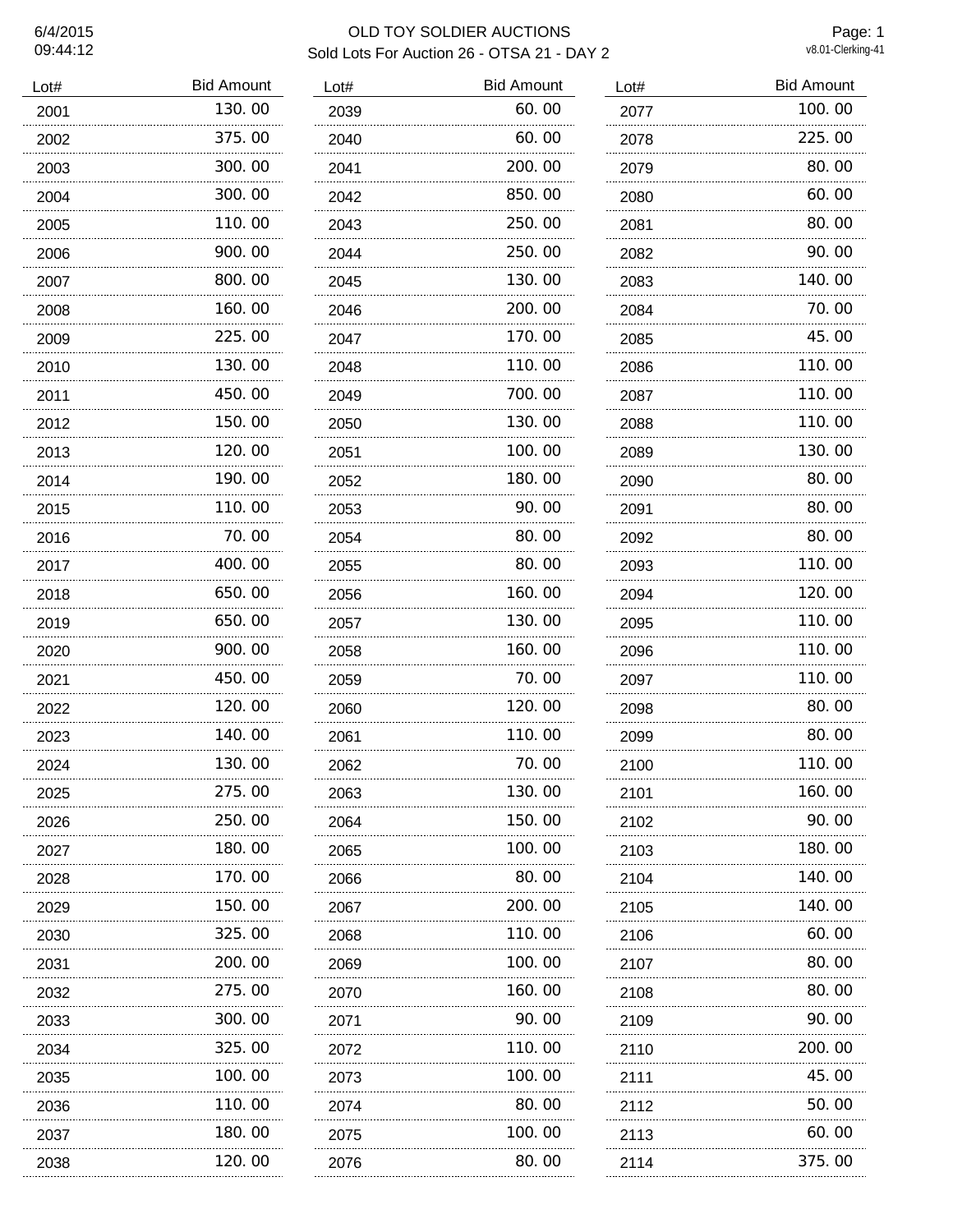## 6/4/2015 OLD TOY SOLDIER AUCTIONS Sold Lots For Auction 26 - OTSA 21 - DAY 2

Page: 2<br>v8.01-Clerking-41

| Lot#      | <b>Bid Amount</b> | Lo                |
|-----------|-------------------|-------------------|
| 2115      | 160.00            | $2^.$             |
| 2116      | 160.00            | 2 <sup>1</sup>    |
| 2117      | 60.00             | $2^{\cdot}$       |
| 2118      | 400.00            | $2^.$             |
| 2119      | 100.00            | $2^{\cdot}$       |
| 2120      | 180.00            | $2^.$             |
| 2121      | 225.00            | $2^.$             |
| 2122      | 1, 400.00         | $2^{\cdot}$       |
| 2123      | 275.00            | $2^{\cdot}$       |
| 2124      | 850.00            | $2^{\cdot}$       |
| 2125      | 100.00            | $2^.$             |
| 2126      | 300.00            | $2^.$             |
| 2127      | 450.00            | $2^.$             |
| 2128      | 250.00            | $2^.$             |
| 2129      | 70.00<br>         | $2^{\cdot}$       |
| 2130      | 40.00             | $2^{\cdot}$       |
| 2131      | 140.00            | $2^.$             |
| 2132      | 850.00            | $2^.$             |
| 2133      | 1,400.00          | $2^{\cdot}$       |
| 2134      | 850.00            | $2^.$             |
| 2135      | 1, 100.00         | $2^{\cdot}$       |
| 2136      | 500.00            | $2^.$             |
| 2137      | 2,500.00          | 2٠                |
| 2138      | 60.00             | $2^.$             |
| 2139      | 150.00            | 2٠                |
| 2140      | 180.00<br>        | $\frac{2}{\cdot}$ |
| 2141      | 120.00<br>        | $2^.$             |
| 2142      | 90.00             | 2 <sup>1</sup>    |
| 2143      | 170.00            | $2^{\cdot}$       |
| 2144      | 1, 100.00         | $\frac{2}{\cdot}$ |
| 2145      | 60.00             | $2^{\circ}$       |
| 2146      | 130.00            | $2^{\prime}$      |
| 2147      | 110.00<br>        | $2^{\circ}$       |
| 2148      | 750.00            | $2^{\cdot}$       |
| 2149      | 650.00            | $2^{\cdot}$       |
| 2150<br>. | 650.00            | $2^{\cdot}$       |
| 2151<br>. | 650.00            | $2^{\cdot}$       |
| 2152      | 45.00             | $2^{\cdot}$       |

| Lot#      | <b>Bid Amount</b> |
|-----------|-------------------|
| 2153      | 190.00            |
| 2154      | 110.00            |
| 2155      | 250.00            |
| 2156      | 1, 300. 00        |
| 2157      | 140.00            |
| 2158      | 850.00            |
| 2159      | 275.00            |
| 2160      | 300.00            |
| 2161      | 110.00            |
| 2162      | 80.00             |
| 2163      | 800.00            |
| 2164      | 400.00            |
| 2165      | 4,500.00          |
| 2166      | 275.00            |
| 2167      | 1, 400.00         |
| 2168      | 2, 200. 00        |
| 2169      | 225.00            |
| 2170      | 500.00            |
| 2171      | 250.00            |
| 2172      | 1, 200. 00        |
| 2173      | 500.00            |
| 2174      | 325.00            |
| 2175      | 500.00            |
| 2176      | 450.00            |
| 2177<br>. | 275.00            |
| 2178      | 225.00            |
| 2179      | 250.00            |
| 2180      | 325.00            |
| 2181      | 500.00            |
| 2182<br>  | 325.00            |
| 2183      | 300.00            |
| 2184      | 425.00            |
| 2185      | 1, 100. 00        |
| 2186      | 1,500.00          |
| 2187      | 1,400.00          |
| 2188      | 1, 300. 00        |
| 2189      | 1, 300. 00        |
| 2190      | 375.00            |

| Lot# | <b>Bid Amount</b> |
|------|-------------------|
| 2191 | 1, 200. 00        |
| 2192 | 425.00            |
| 2193 | 225.00            |
| 2194 | 110. 00           |
| 2195 | 100.00            |
| 2196 | 250.00            |
| 2197 | 600.00            |
| 2198 | 225.00            |
| 2199 | 225.00            |
| 2200 | 325.00            |
| 2201 | 225.00            |
| 2202 | 120.00            |
| 2203 | 150.00            |
| 2204 | 140.00            |
| 2205 | 150.00            |
| 2206 | 140.00            |
| 2207 | 200.00            |
| 2208 | 250.00            |
| 2209 | 150.00            |
| 2210 | 130.00            |
| 2211 | 425,00            |
| 2212 | 475.00            |
| 2213 | 425.00            |
| 2214 | 425.00<br>.       |
| 2215 | 180.00            |
| 2216 | 170.00<br>.       |
| 2217 | 100.00<br>        |
| 2218 | 110.00<br>        |
| 2219 | 170.00            |
| 2220 | 190.00            |
| 2221 | 170.00<br>        |
| 2222 | 45.00             |
| 2223 | 60.00<br>         |
| 2224 | 120.00<br>        |
| 2225 | 130.00            |
| 2226 | 80.00             |
| 2227 | 300.00<br>.       |
| 2228 | 50. 00            |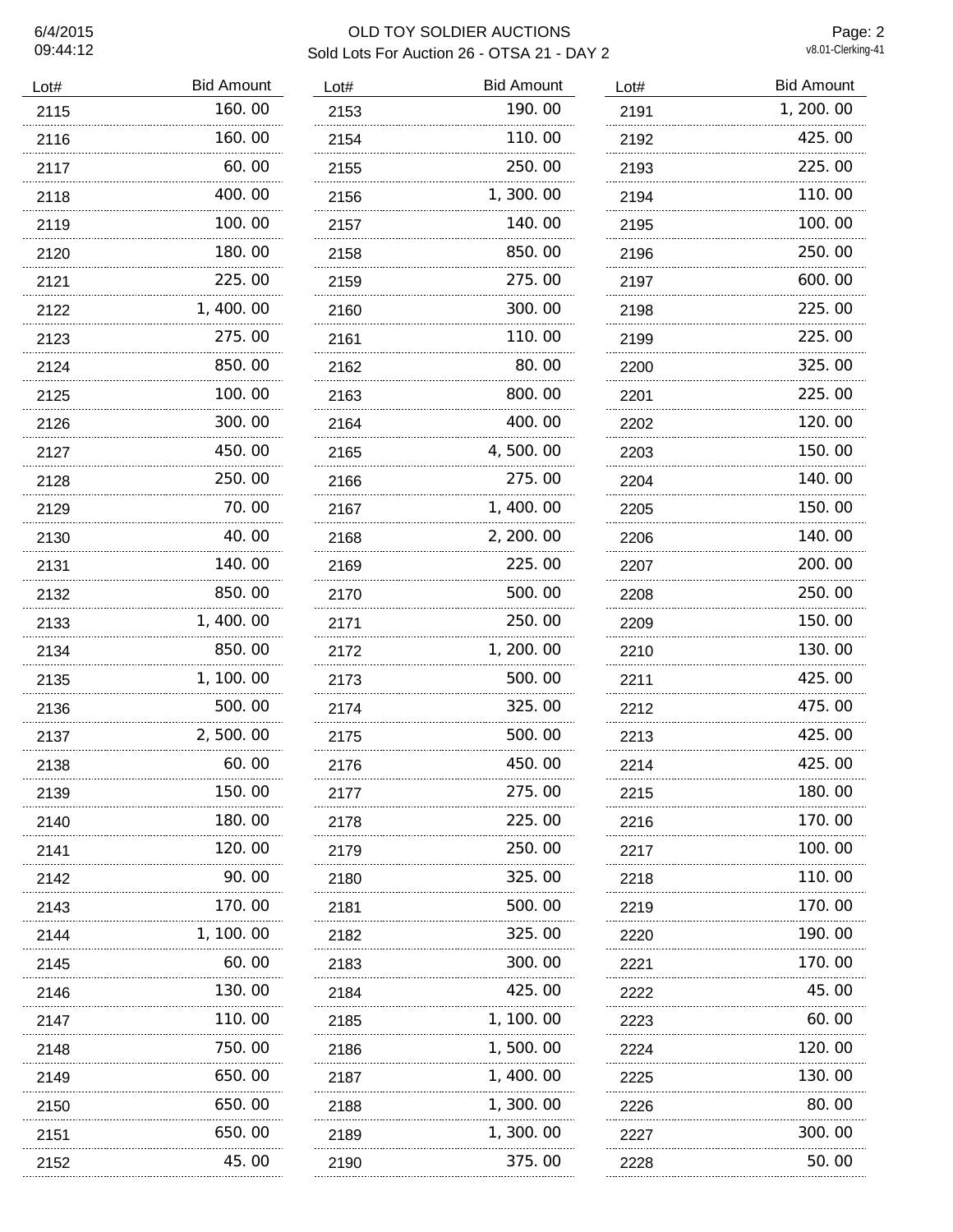# OLD TOY SOLDIER AUCTIONS Sold Lots For Auction 26 - OTSA 21 - DAY 2

Page: 3<br>v8.01-Clerking-41

| Lot# | <b>Bid Amount</b> | Lot# | <b>Bid Amount</b> |
|------|-------------------|------|-------------------|
| 2229 | 70.00             | 2267 | 90.00             |
| 2230 | 190.00            | 2268 | 50.00             |
| 2231 | 500.00            | 2269 | 110.00            |
| 2232 | 325.00            | 2270 | 140.00            |
| 2233 | 325.00            | 2271 | 100.00            |
| 2234 | 140.00            | 2272 | 50.00             |
| 2235 | 160.00            | 2273 | 60.00             |
| 2236 | 400.00            | 2274 | 120.00            |
| 2237 | 50.00             | 2275 | 40.00             |
| 2238 | 50.00             | 2276 | 45.00             |
| 2239 | 90.00             | 2277 | 40.00             |
| 2240 | 60.00             | 2278 | 80.00             |
| 2241 | 90.00             | 2279 | 90.00             |
| 2242 | 100.00            | 2280 | 50.00             |
| 2243 | 60.00             | 2281 | 35.00             |
| 2244 | 35.00             | 2282 | 50.00             |
| 2245 | 180.00            | 2283 | 50.00             |
| 2246 | 150.00            | 2284 | 90.00             |
| 2247 | 45.00             | 2285 | 90.00             |
| 2248 | 160.00            | 2286 | 60.00             |
| 2249 | 150.00            | 2287 | 60.00             |
| 2250 | 70.00             | 2288 | 250.00            |
| 2251 | 70.00             | 2289 | 60.00             |
| 2252 | 190.00            | 2290 | 50.00             |
| 2253 | 150.00            | 2291 | 50.00             |
| 2254 | 80.00             | 2292 | 50.00             |
| 2255 | 60.00             | 2293 | 40. 00            |
| 2256 | 50.00             | 2294 | 140.00            |
| 2257 | 60.00             | 2295 | 60.00             |
| 2258 | 70.00             | 2296 | 50.00             |
| 2259 | 70.00             | 2297 | 110.00            |
| 2260 | 70.00             | 2298 | 110.00            |
| 2261 | 80.00             | 2299 | 300.00            |
| 2262 | 80.00             | 2300 | 180.00            |
| 2263 | 60.00             | 2301 | 110.00            |
| 2264 | 80.00             | 2302 | 130.00            |
| 2265 | 50.00             | 2303 | 1,000.00          |
| 2266 | 70. 00            | 2304 | 160.00            |

| Lot# | <b>Bid Amount</b> |
|------|-------------------|
| 2305 | 300.00            |
| 2306 | 950.00            |
| 2307 | 225.00            |
| 2308 | 225.00            |
| 2309 | 225.00            |
| 2310 | 275.00            |
| 2311 | 120.00            |
| 2312 | 50.00             |
| 2313 | 50.00             |
| 2314 | 120.00            |
| 2315 | 110.00            |
| 2316 | 100. 00           |
| 2317 | 90. 00            |
| 2318 | 50.00             |
| 2319 | 40.00             |
| 2320 | 160.00            |
| 2321 | 80.00             |
| 2322 | 45.00             |
| 2323 | 100, 00           |
| 2324 | 120.00            |
| 2325 | 90. 00            |
| 2326 | 100.00            |
| 2327 | 150.00            |
| 2328 | 90. 00            |
| 2329 | 90.00             |
| 2330 | 60.00             |
| 2331 | 110.00            |
| 2332 | 120.00            |
| 2333 | 160.00            |
| 2334 | 80. 00            |
| 2335 | 100.00            |
| 2336 | 80.00             |
| 2337 | 80.00             |
| 2338 | 80.00<br>.        |
| 2339 | 100, 00           |
| 2340 | 160.00            |
| 2341 | 160.00            |
| 2342 | 80.00<br>.        |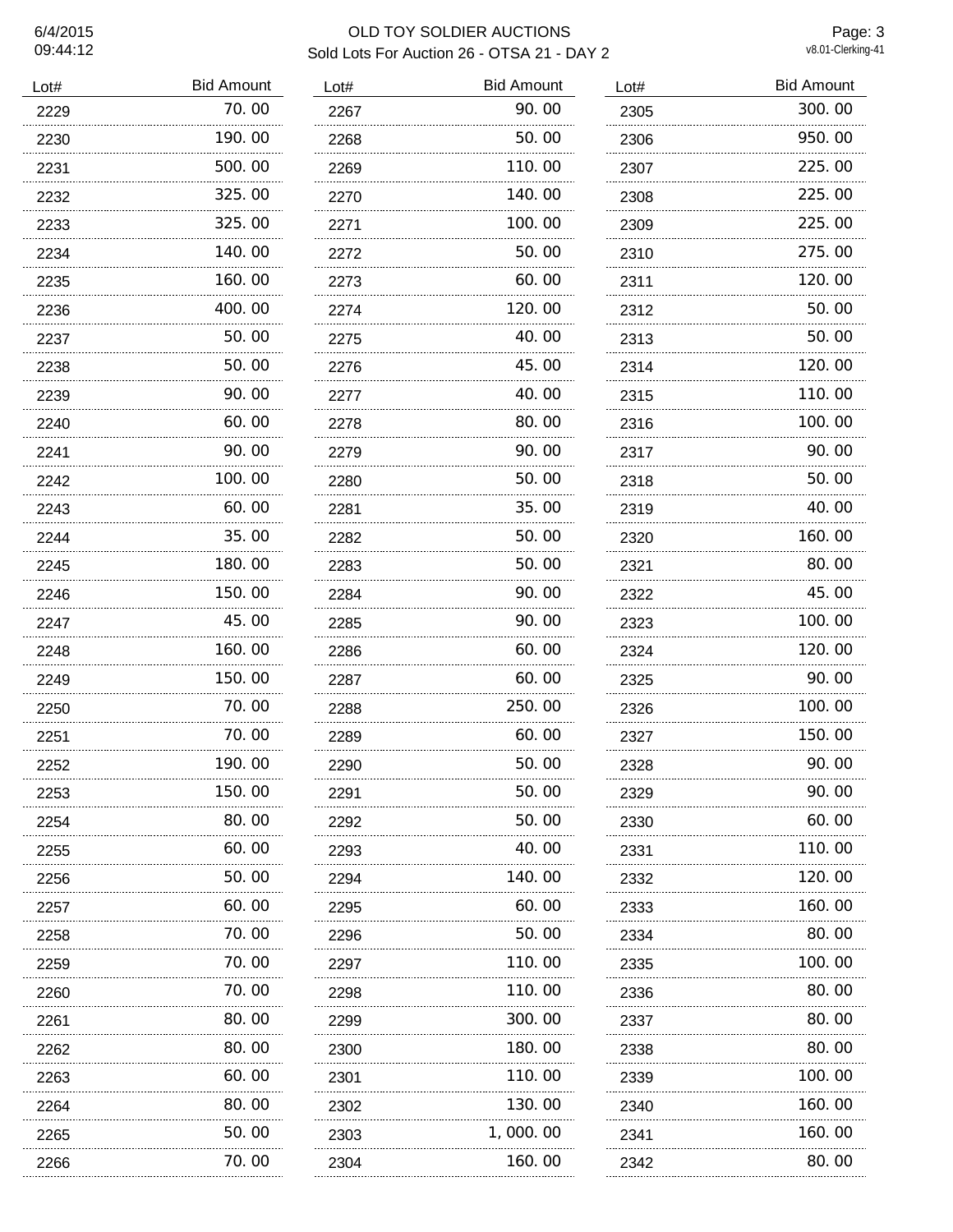### 6/4/2015 OLD TOY SOLDIER AUCTIONS Sold Lots For Auction 26 - OTSA 21 - DAY 2

Page: 4<br>v8.01-Clerking-41

| Lot# | <b>Bid Amount</b> | Lot# | <b>Bid Amount</b> |
|------|-------------------|------|-------------------|
| 2343 | 160.00            | 2381 | 250.00            |
| 2344 | 160.00            | 2382 | 100.00            |
| 2345 | 160.00            | 2383 | 300.00            |
| 2346 | 150.00            | 2384 | 45.00             |
| 2347 | 110.00            | 2385 | 200.00            |
| 2348 | 80.00             | 2386 | 225.00            |
| 2349 | 40.00             | 2387 | 300.00            |
| 2350 | 70.00             | 2388 | 160.00            |
| 2351 | 160.00            | 2389 | 30.00             |
| 2352 | 150.00            | 2390 | 110.00            |
| 2353 | 160.00            | 2391 | 60.00             |
| 2354 | 150.00            | 2392 | 200.00            |
| 2355 | 130.00            | 2393 | 1, 100. 00        |
| 2356 | 40.00             | 2394 | 900.00            |
| 2357 | 80.00             | 2395 | 4,700.00          |
| 2358 | 80.00             | 2396 | 130.00            |
| 2359 | 80.00             | 2397 | 850.00            |
| 2360 | 120.00            | 2398 | 1,000.00          |
| 2361 | 60.00             | 2399 | 1, 100.00         |
| 2362 | 80.00             | 2400 | 325.00            |
| 2363 | 45.00             | 2401 | 1, 200. 00        |
| 2364 | 70.00             | 2402 | 70.00             |
| 2365 | 80.00             | 2403 | 80.00             |
| 2366 | 130.00            | 2404 | 80.00             |
| 2367 | 110.00            | 2405 | 850.00            |
| 2368 | 110.00            | 2406 | 180.00            |
| 2369 | 200.00            | 2407 | 1,000.00          |
| 2370 | 200.00            | 2408 | 2,600.00          |
| 2371 | 250.00            | 2409 | 50.00             |
| 2372 | 275.00            | 2410 | 600.00            |
| 2373 | 160.00            | 2411 | 190.00            |
| 2374 | 160.00            | 2412 | 250.00            |
| 2375 | 150.00            | 2413 | 500.00            |
| 2376 | 200.00            | 2414 | 1, 200. 00        |
| 2377 | 100.00            | 2415 | 550.00            |
| 2378 | 130.00            | 2416 | 375.00            |
| 2379 | 140.00            | 2417 | 1, 100.00         |
| 2380 | 80.00             | 2418 | 250.00            |

| Lot#      | <b>Bid Amount</b> |
|-----------|-------------------|
| 2381      | 250.00            |
| 2382      | 100.00            |
| 2383      | 300.00            |
| 2384      | 45.00             |
| 2385      | 200.00            |
| 2386      | 225.00            |
| 2387      | 300.00            |
| 2388      | 160.00            |
| 2389      | 30.00             |
| 2390      | 110.00            |
| 2391      | 60.00             |
| 2392      | 200.00            |
| 2393      | 1, 100. 00        |
| 2394      | 900.00            |
| 2395      | 4,700.00          |
| 2396      | 130.00            |
| 2397      | 850.00            |
| 2398      | 1,000.00          |
| 2399      | 1, 100. 00        |
| 2400      | 325.00            |
| 2401      | 1, 200. 00        |
| 2402      | 70.00             |
| 2403      | 80.00             |
| 2404      | 80.00             |
| 2405      | 850.00            |
| 2406      | 180.00            |
| 2407      | 1,000.00          |
| 2408<br>. | 2,600.00          |
| 2409<br>. | 50.00             |
| 2410<br>. | 600.00            |
| 2411      | 190.00            |
| 2412      | 250.00            |
| 2413      | 500.00            |
| 2414      | 1, 200. 00        |
| 2415      | 550.00            |
| 2416      | 375.00            |
| 2417      | 1, 100. 00        |
| 2418      | 250.00            |

| Lot# | <b>Bid Amount</b> |
|------|-------------------|
| 2419 | 450.00            |
| 2420 | 700.00            |
| 2421 | 170.00            |
| 2422 | 130.00            |
| 2423 | 200, 00           |
| 2424 | 120.00            |
| 2425 | 425,00            |
| 2426 | 900.00            |
| 2427 | 150.00            |
| 2428 | 450.00            |
| 2429 | 350.00            |
| 2430 | 50.00             |
| 2431 | 120.00            |
| 2432 | 2,800.00          |
| 2433 | 325.00            |
| 2434 | 100.00            |
| 2435 | 1, 600. 00        |
| 2436 | 100.00            |
| 2437 | 90. 00            |
| 2438 | 100.00            |
| 2439 | 40.00             |
| 2440 | 130.00            |
| 2441 | 350.00            |
| 2442 | 130.00<br>.       |
| 2443 | 110.00            |
| 2444 | 130.00            |
| 2445 | 250.00            |
| 2446 | 250.00            |
| 2447 | 80.00<br>         |
| 2448 | 130.00<br>        |
| 2449 | 1,300.00          |
| 2450 | 90.00<br>         |
| 2451 | 130.00            |
| 2452 | 250.00<br>        |
| 2453 | 300.00            |
| 2454 | 160.00            |
| 2455 | 325.00            |
| 2456 | 90.00             |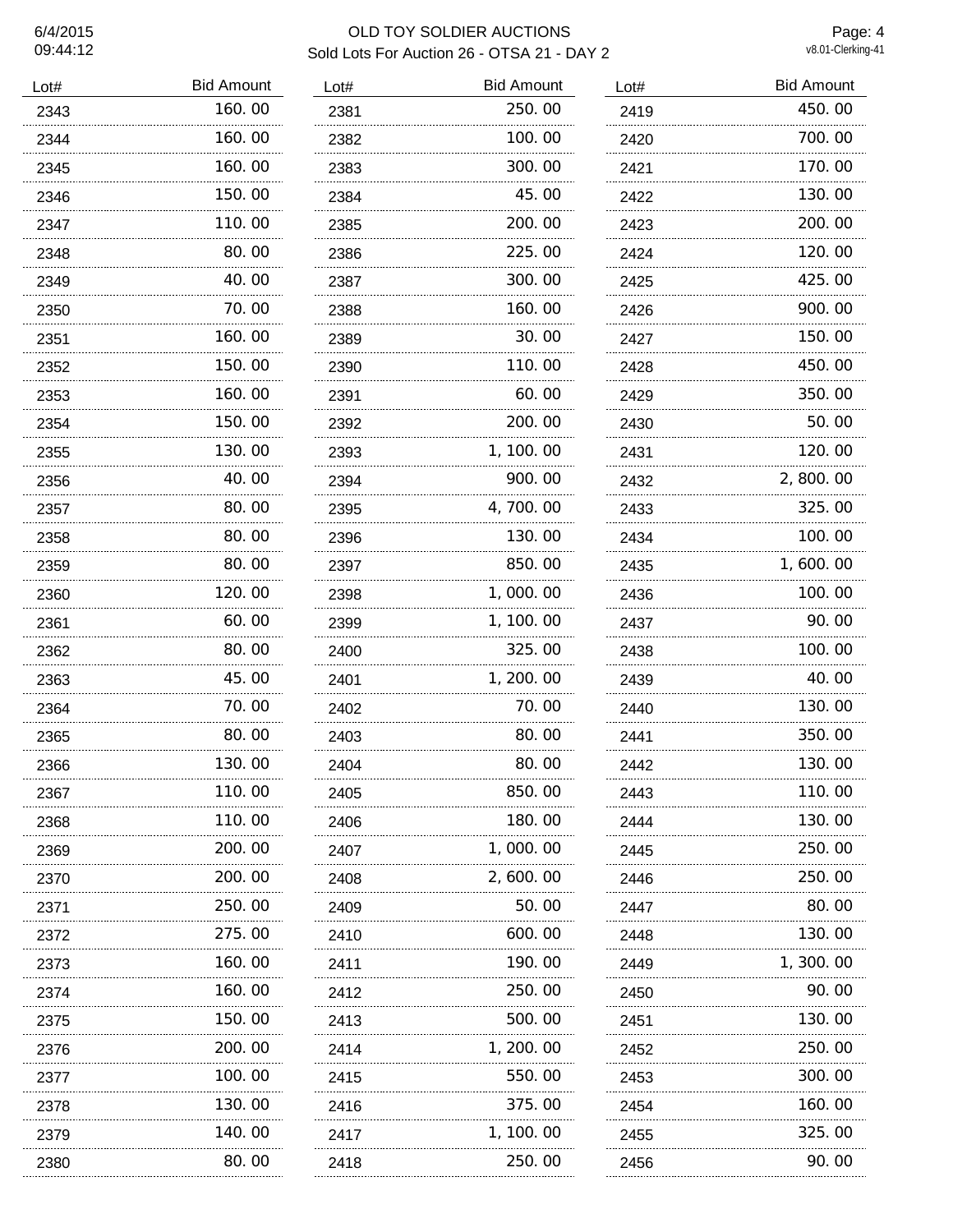### 6/4/2015 OLD TOY SOLDIER AUCTIONS Sold Lots For Auction 26 - OTSA 21 - DAY 2

Page: 5<br>v8.01-Clerking-41

| Lot# | <b>Bid Amount</b> |
|------|-------------------|
| 2457 | 150.00            |
| 2458 | 45.00             |
| 2459 | 50.00             |
| 2460 | 130.00            |
| 2461 | 30.00             |
| 2462 | 190.00            |
| 2463 | 30.00             |
| 2464 | 40.00             |
| 2465 | 30.00             |
| 2466 | 35.00             |
| 2467 | 45.00             |
| 2468 | 130.00            |
| 2469 | 140.00            |
| 2470 | 80.00             |
| 2471 | 190.00            |
| 2472 | 130.00            |
| 2473 | 140.00            |
| 2474 | 425,00            |
| 2475 | 80. 00            |
| 2476 | 90.00             |
| 2477 | 80.00             |
| 2478 | 90. OO            |
| 2479 | 45.00             |
| 2480 | 80. 00            |
| 2481 | 50.00             |
| 2482 | 170.00<br>.       |
| 2483 | 40.00             |
| 2484 | 140.00            |
| 2485 | 130.00            |
| 2486 | 200.00            |
| 2487 | 250.00            |
| 2488 | 1,500.00          |
| 2489 | 30.00             |
| 2490 | 120.00<br>.       |
| 2491 | 50.00<br>.        |
| 2492 | 35.00             |
| 2493 | 100.00            |
| 2494 | 250.00            |

| Lot#      | <b>Bid Amount</b> |
|-----------|-------------------|
| 2495      | 140.00            |
| 2496      | 90.00             |
| 2497      | 90.00             |
| 2498      | 160.00            |
| 2499      | 20.00             |
| 2500      | 80.00             |
| 2501      | 20.00             |
| 2502      | 60.00             |
| 2503      | 140.00            |
| 2504      | 70.00             |
| 2505      | 325.00            |
| 2506      | 70.00             |
| 2507      | 100. 00           |
| 2508      | 150.00            |
| 2509      | 200.00            |
| 2510      | 130.00            |
| 2511      | 80.00             |
| 2512      | 110.00            |
| 2513      | 200.00            |
| 2514      | 70.00             |
| 2515      | 70.00             |
| 2516      | 80.00             |
| 2517      | 350.00            |
| 2518      | 130.00            |
| 2519      | 80.00             |
| 2520<br>. | 375.00            |
| 2521      | 200.00            |
| 2522<br>. | 150.00            |
| 2523      | 300.00            |
| 2524      | 70.00             |
| 2525      | 140.00            |
| 2526      | 50.00             |
| 2527      | 100.00            |
| 2528      | 130.00            |
| 2529      | 90.00             |
| 2530      | 140.00            |
| 2531      | 130.00            |
| 2532      | 250.00            |

| Lot# | <b>Bid Amount</b> |
|------|-------------------|
| 2533 | 80.00             |
| 2534 | 70.00             |
| 2535 | 80. 00            |
| 2536 | 120.00            |
| 2537 | 225.00            |
| 2538 | 100.00            |
| 2539 | 150.00            |
| 2540 | 60.00             |
| 2541 | 400.00            |
| 2542 | 120.00            |
| 2543 | 100.00            |
| 2544 | 110.00            |
| 2545 | 80.00             |
| 2546 | 130.00            |
| 2547 | 110.00            |
| 2548 | 50.00             |
| 2549 | 110.00            |
| 2550 | 100.00            |
| 2551 | 70.00             |
| 2552 | 100.00            |
| 2553 | 110. 00           |
| 2554 | 50. 00            |
| 2555 | 45.00             |
| 2556 | 40.00             |
| 2557 | 100, 00           |
| 2559 | 250.00            |
| 2560 | 110.00            |
| 2561 | 1, 100.00         |
| 2562 | 2,500.00          |
| 2563 | 475.00<br>        |
| 2564 | 200.00            |
| 2565 | 900.00<br>        |
| 2566 | 100.00            |
| 2568 | 160.00<br>        |
| 2569 | 600.00            |
| 2570 | 130.00            |
| 2571 | 150.00<br>.       |
| 2572 | 150. 00           |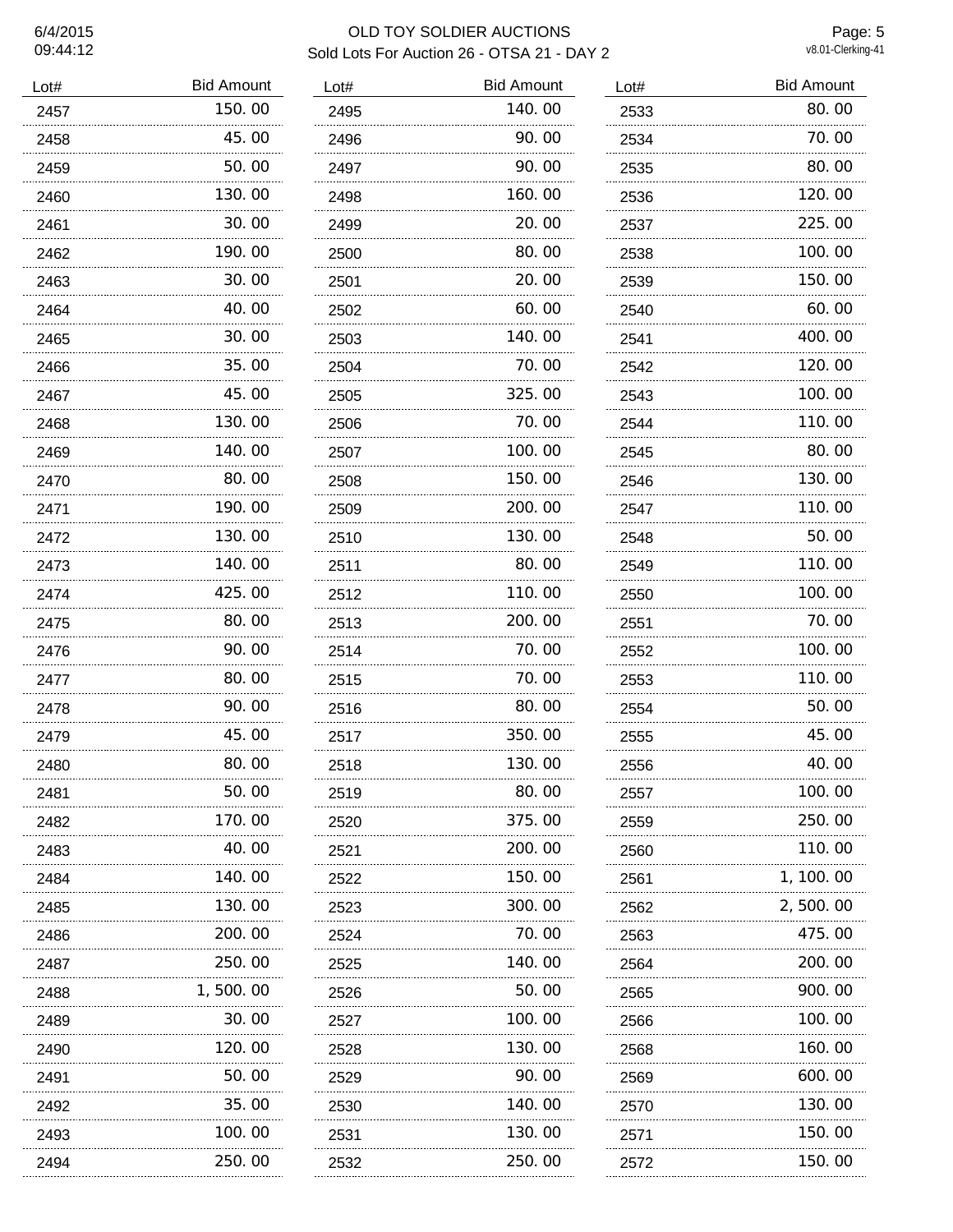#### 6/4/2015 OLD TOY SOLDIER AUCTIONS Sold Lots For Auction 26 - OTSA 21 - DAY 2 v8.01-Clerking-41

Bid Amount

35.00 60.00

 $60.00$ 50.00 35.00

200.00 90.00  $60.00$  $60.00$  $60.00$ 40.00

 130.00 70.00 35.00 45.00  $60.00$ 70.00 50.00

90.00  $60.00$ 110.00

100.00 20.00 80.00 70.00  $50.00$ 160.00

80.00 90.00 190.00

 110.00 150.00 450.00

150.00<br>..............................  $60.00$ 500.00 200.00 100.00

Page: 6

| Lot# | <b>Bid Amount</b> | Lot# |  |
|------|-------------------|------|--|
| 2573 | 120.00            | 2611 |  |
| 2574 | 180.00            | 2612 |  |
| 2575 | 325.00            | 2613 |  |
| 2576 | 30.00             | 2614 |  |
| 2577 | 80.00             | 2615 |  |
| 2578 | 160.00            | 2616 |  |
| 2579 | 60.00             | 2617 |  |
| 2580 | 100.00            | 2618 |  |
| 2581 | 160.00            | 2619 |  |
| 2582 | 110.00            | 2620 |  |
| 2583 | 90.00             | 2621 |  |
| 2584 | 100.00            | 2622 |  |
| 2585 | 130.00            | 2623 |  |
| 2586 | 120.00            | 2624 |  |
| 2587 | 160.00            | 2625 |  |
| 2588 | 180. 00           | 2626 |  |
| 2589 | 140.00            | 2627 |  |
| 2590 | 50.00             | 2628 |  |
| 2591 | 50.00             | 2629 |  |
| 2592 | 140. 00           | 2630 |  |
| 2593 | 60.00             | 2631 |  |
| 2594 | 60.00             | 2632 |  |
| 2595 | 90.00             | 2633 |  |
| 2596 | 60.00             | 2634 |  |
| 2597 | 45.00             | 2635 |  |
| 2598 | 60.00             | 2636 |  |
| 2599 | 60.00             | 2637 |  |
| 2600 | 50.00             | 2638 |  |
| 2601 | 90.00             | 2639 |  |
| 2602 | 70.00             | 2641 |  |
| 2603 | 80.00             | 2642 |  |
| 2604 | 80.00             | 2643 |  |
| 2605 | 40.00             | 2644 |  |
| 2606 | 80.00             | 2645 |  |
| 2607 | 150.00            | 2646 |  |
| 2608 | 100.00            | 2647 |  |
| 2609 | 40.00             | 2648 |  |
| 2610 | 60.00             | 2649 |  |

| Lot# | <b>Bid Amount</b> |
|------|-------------------|
| 2650 | 60.00             |
| 2651 | 700.00            |
| 2652 | 170.00            |
| 2653 | 600.00            |
| 2654 | 2,500.00          |
| 2655 | 2, 400.00         |
| 2656 | 170.00            |
| 2657 | 90.00             |
| 2658 | 130.00            |
| 2659 | 110.00            |
| 2660 | 90.00             |
| 2661 | 550.00            |
| 2662 | 90.00             |
| 2663 | 130.00            |
| 2664 | 80. 00            |
| 2665 | 130.00            |
| 2666 | 70. 00            |
| 2667 | 325.00            |
| 2668 | 150.00            |
| 2669 | 225.00            |
| 2670 | 160.00            |
| 2671 | 60.00             |
| 2673 | 600.00            |
| 2674 | 150.00            |
| 2675 | 40.00<br>.        |
| 2676 | 60.00             |
| 2677 | 60.00             |
| 2678 | 110.00            |
| 2679 | 140.00<br>.       |
| 2680 | 550.00<br>.       |
| 2681 | 475.00<br>.       |
| 2682 | 160.00            |
| 2683 | 600.00            |
| 2684 | 300.00            |
| 2685 | 200.00            |
| 2686 | 100. 00           |
| 2687 | 140. 00           |
| 2688 | 80. OO            |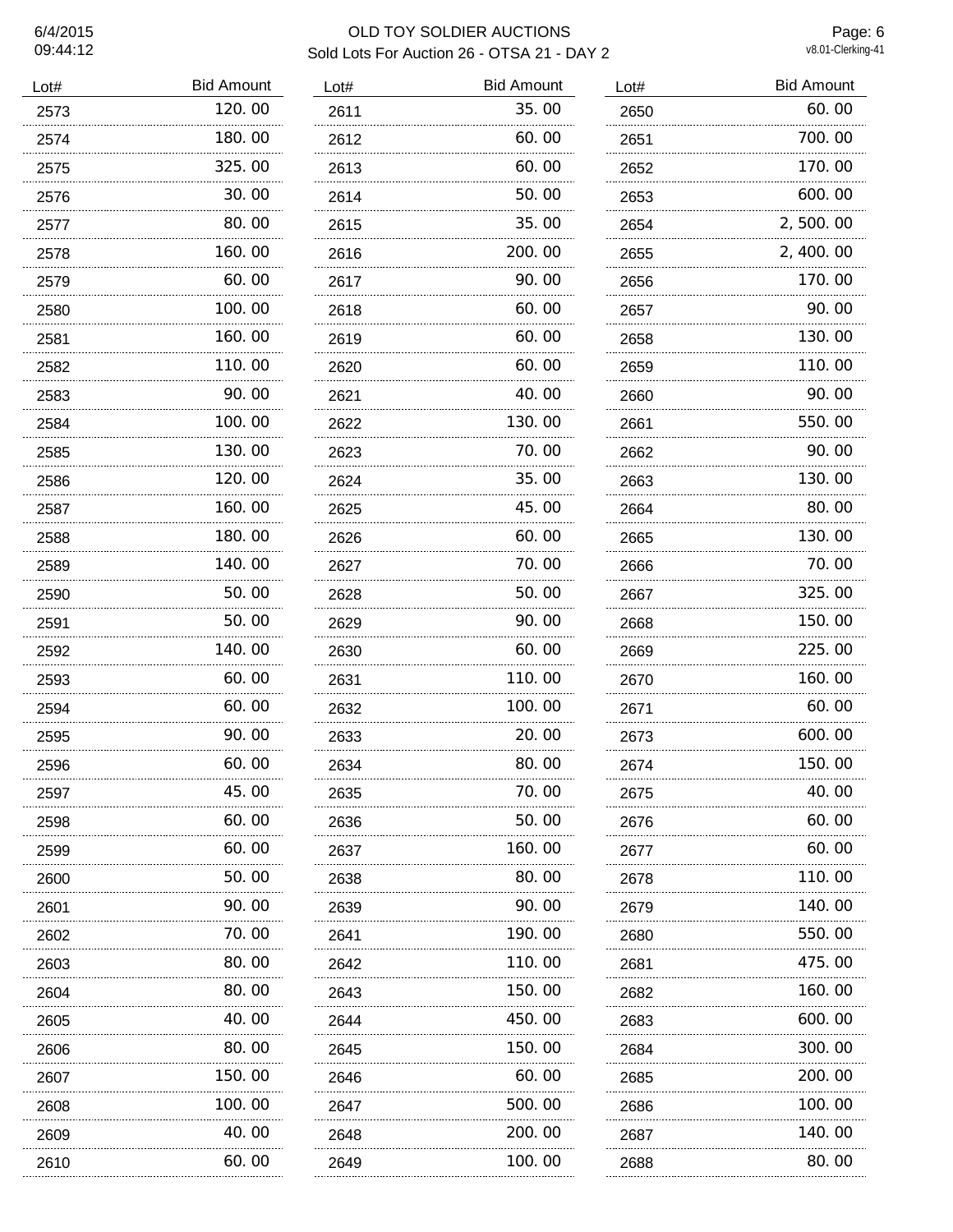# OLD TOY SOLDIER AUCTIONS Sold Lots For Auction 26 - OTSA 21 - DAY 2

Page: 7<br>v8.01-Clerking-41

| Lot#      | <b>Bid Amount</b> |
|-----------|-------------------|
| 2689      | 100.00            |
| 2690      | 70. 00            |
| 2691      | 80.00             |
| 2692      | 10. 00            |
| 2693      | 130.00            |
| 2694      | 60.00             |
| 2695      | 90.00             |
| 2696      | 60.00             |
| 2697      | 130.00            |
| 2698      | 375.00            |
| 2699      | 40.00             |
| 2700      | 60.00             |
| 2701      | 100.00            |
| 2702      | 225.00            |
| 2703      | 100.00            |
| 2704      | 250.00            |
| 2705      | 110.00            |
| 2706      | 150. 00           |
| 2707      | 150.00            |
| 2708      | 140.00            |
| 2709      | 80.00             |
| 2710      | 110.00            |
| 2711      | 140.00            |
| 2712      | 130. 00           |
| 2713      | 200.00            |
| 2714      | 400, 00<br>.      |
| 2715<br>. | 130.00            |
| 2716      | 200, 00           |
| 2717      | 70.00             |
| 2718      | 20.00             |
| 2719      | 60.00             |
| 2720      | 225.00            |
| 2721      | 225.00            |
| 2722      | 500, 00           |
| 2723      | 300.00            |
| 2724      | 550.00            |
| 2725      | 550.00            |
| 2726      | 130.00            |

| Lot# | <b>Bid Amount</b> |
|------|-------------------|
| 2727 | 800.00            |
| 2728 | 900.00            |
| 2729 | 70.00             |
| 2730 | 200, 00           |
| 2731 | 170.00            |
| 2732 | 60.00             |
| 2733 | 50.00             |
| 2734 | 100.00            |
| 2735 | 325,00            |
| 2736 | 375.00            |
| 2737 | 375.00            |
| 2738 | 400, 00           |
| 2739 | 100.00            |
|      |                   |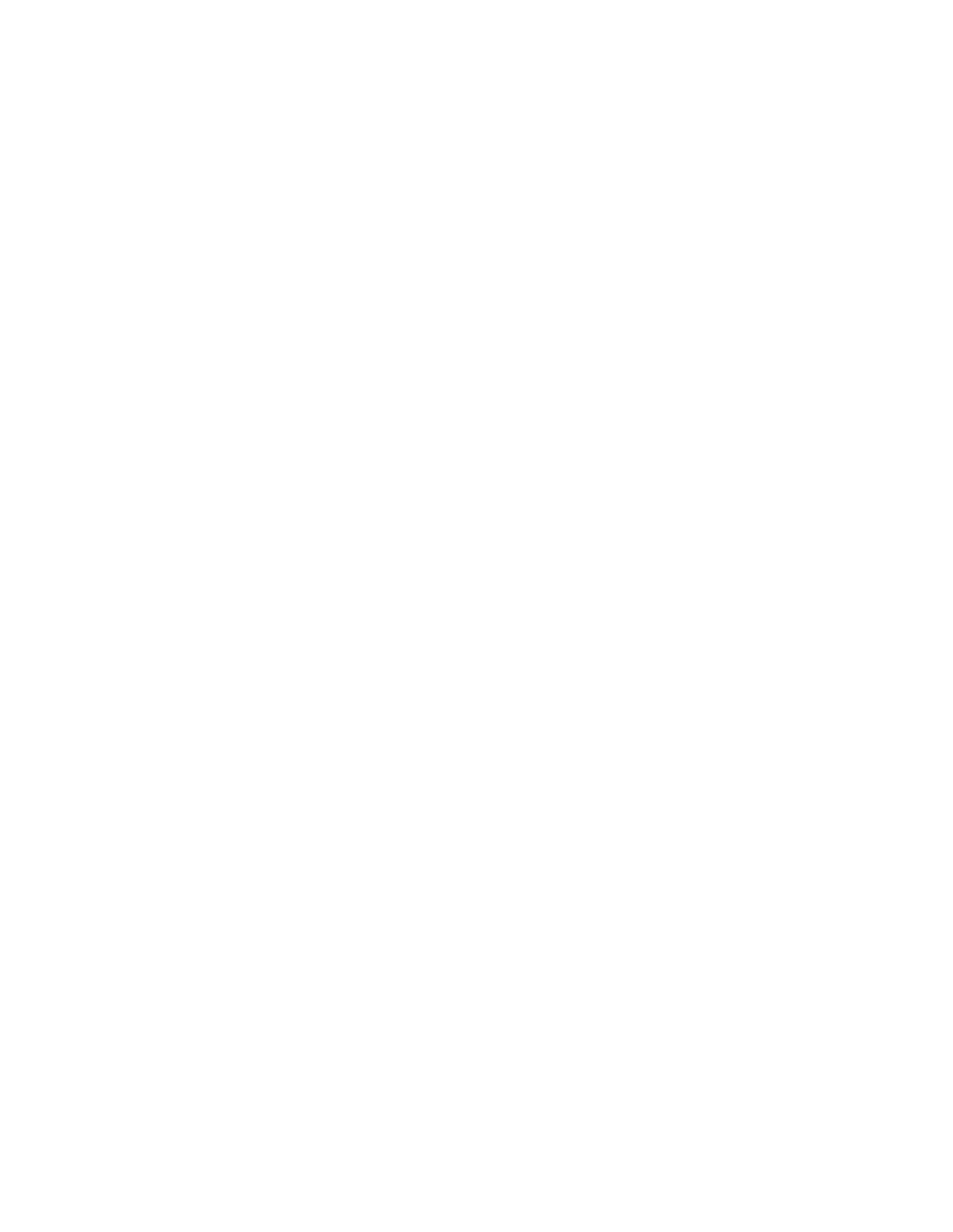# 09:44:37

## 6/4/2015 OLD TOY SOLDIER AUCTIONS Sold Lots For Auction 25 - OTSA 21 - DAY 3

 $\overline{\phantom{a}}$ 

Page: 1<br>v8.01-Clerking-41

| Lot#      | <b>Bid Amount</b> |
|-----------|-------------------|
| 3001      | 110.00            |
| 3002      | 180.00            |
| 3003      | 80.00             |
| 3004      | 80.00             |
| 3005      | 25.00             |
| 3006      | 90.00             |
| 3007      | 150.00            |
| 3008      | 80.00             |
| 3009<br>. | 100.00            |
| 3010      | 190.00            |
| 3011<br>. | 70.00             |
| 3012      | 100.00            |
| 3013      | 140.00            |
| 3014      | 150.00            |
| 3015      | 350.00            |
| 3016      | 425.00            |
| 3017      | 80.00             |
| 3018      | 120.00            |
| 3019      | 110.00            |
| 3020      | 90.00             |
| 3021      | 50.00             |
| 3022      | 600.00            |
| 3023      | 110. 00           |
| 3024      | 70. 00            |
| 3025      | 80.00             |
| 3026      | 225,00            |
| 3027      | 140.00            |
| 3028      | 110.00            |
| 3029      | 100.00            |
| 3030      | 110.00            |
| 3031      | 160.00            |
| 3032      | 80.00             |
| 3033<br>. | 100.00            |
| 3034      | 150.00            |
| 3035<br>. | 40.00             |
| 3036      | 60.00             |
| 3037      | 90.00             |
| 3038      | 170.00            |

| Lot#      | <b>Bid Amount</b> |
|-----------|-------------------|
| 3039      | 250.00            |
| 3040      | 80.00             |
| 3041      | 140.00            |
| 3042      | 110.00            |
| 3043      | 110.00            |
| 3044      | 80.00             |
| 3045      | 150.00            |
| 3046      | 110.00            |
| 3047      | 80.00             |
| 3048      | 350.00            |
| 3049      | 180.00            |
| 3050      | 130.00            |
| 3051      | 110.00            |
| 3052      | 225.00            |
| 3053      | 90. OO            |
| 3054      | 100.00            |
| 3055      | 70. 00            |
| 3056      | 300.00            |
| 3057      | 150.00            |
| 3058      | 50.00             |
| 3059      | 60.00             |
| 3060      | 275.00            |
| 3061      | 140.00            |
| 3062      | 200.00            |
| 3063      | 200.00            |
| 3064<br>. | 200.00            |
| 3065<br>. | 180.00            |
| 3066      | 200.00            |
| 3067      | 400.00            |
| 3068      | 190.00            |
| 3069      | 180.00            |
| 3070      | 300.00            |
| 3071      | 110.00            |
| 3072      | 110.00            |
| 3073      | 90. 00            |
| 3074      | 100.00            |
| 3075      | 90. 00            |
| 3076      | 130.00            |

| Lot#                                           | <b>Bid Amount</b> |
|------------------------------------------------|-------------------|
| 3077                                           | 130.00            |
| 3078                                           | 100.00            |
| 3079                                           | 130.00            |
| 3080<br>                                       | 70.00             |
| 3081                                           | 50.00             |
| 3082                                           | 80.00             |
| 3083<br>.                                      | 60.00             |
| 3084                                           | 70.00             |
| 3085<br>.                                      | 140.00            |
| 3086                                           | 80.00             |
| 3087                                           | 160.00            |
| 3088<br>.                                      | 70. 00            |
| 3089<br>.                                      | 60.00             |
| 3090                                           | 160.00            |
| 3091                                           | 70. 00            |
| 3092                                           | 80.00             |
| 3093                                           | 80.00             |
| 3094                                           | 70.00             |
| 3095                                           | 150. 00           |
| 3096                                           | 160.00            |
| 3097                                           | 90.00             |
| 3098                                           | 225.00            |
| 3099                                           | 275.00            |
| 3100                                           | 150.00            |
| 3101<br>                                       | 150.00            |
| 3102<br>-------------------------------------- | 350.00            |
| 3103                                           | 150.00            |
| 3104                                           | 130.00            |
| 3105<br>                                       | 160.00            |
| 3106                                           | 80.00             |
| 3107                                           | 100.00            |
| 3108<br>                                       | 160.00            |
| 3109                                           | 70.00             |
| ------------------------------------<br>3110   | 120.00            |
| 3111                                           | 100.00            |
| 3112                                           | 60.00             |
| 3113                                           | 225.00            |
| 3114                                           | 70.00             |

70.00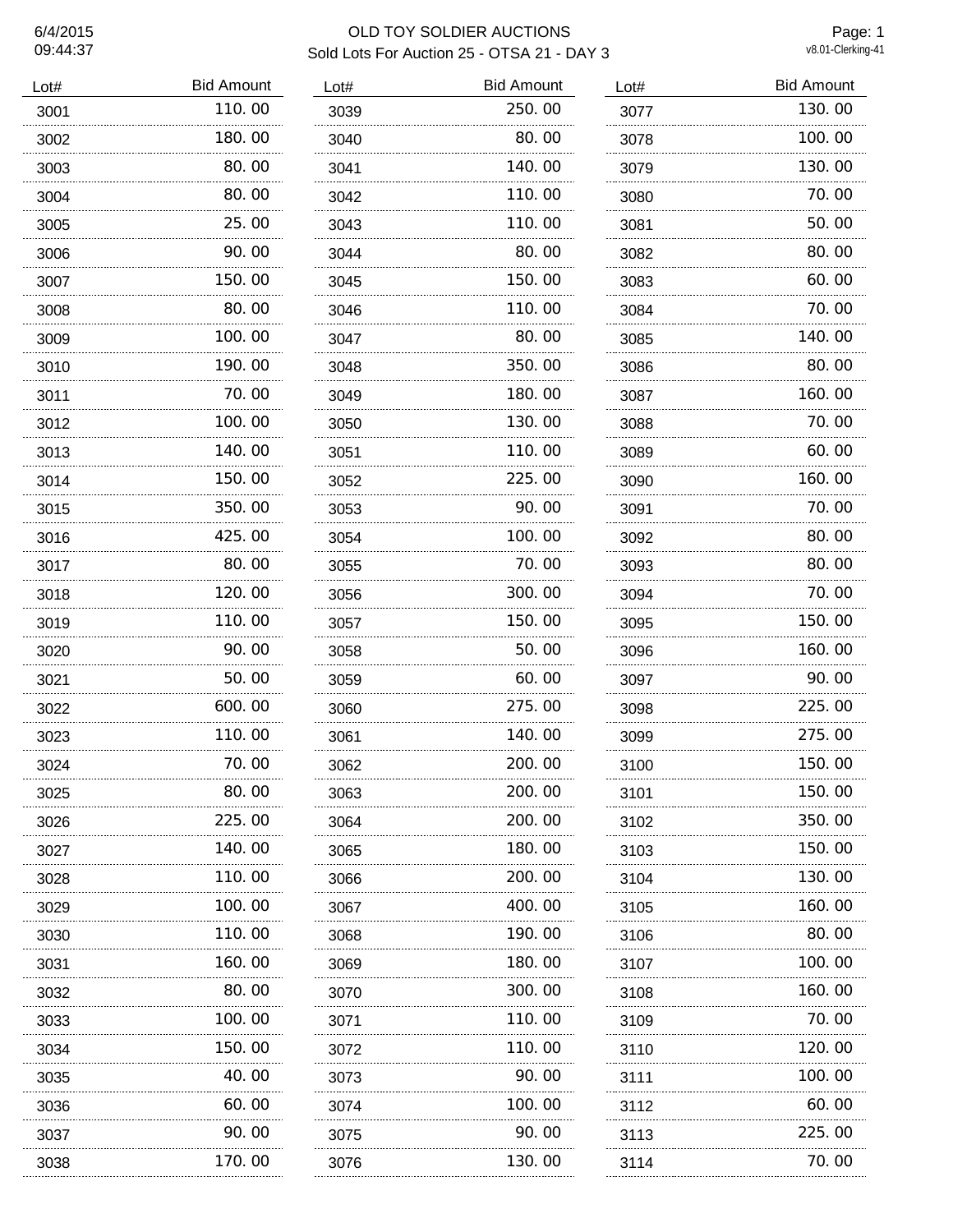#### 6/4/2015 OLD TOY SOLDIER AUCTIONS Sold Lots For Auction 25 - OTSA 21 - DAY 3 v8.01-Clerking-41

Page: 2

| Lot# | <b>Bid Amount</b> | Lot# | <b>Bid Amount</b> |
|------|-------------------|------|-------------------|
| 3115 | 130.00            | 3153 | 425.00            |
| 3116 | 80.00             | 3154 | 400.00            |
| 3117 | 60.00             | 3155 | 650.00            |
| 3118 | 110.00            | 3156 | 225.00            |
| 3119 | 425,00            | 3157 | 225.00            |
| 3120 | 120.00            | 3158 | 600.00            |
| 3121 | 140.00            | 3159 | 250.00            |
| 3122 | 250.00            | 3160 | 400.00            |
| 3123 | 225.00            | 3161 | 1, 200. 00        |
| 3124 | 200.00            | 3162 | 1,600.00          |
| 3125 | 180.00            | 3163 | 1,600.00          |
| 3126 | 225.00            | 3164 | 900.00            |
| 3127 | 225.00            | 3165 | 1,300.00          |
| 3128 | 140.00            | 3166 | 800.00            |
| 3129 | 90.00             | 3167 | 800.00            |
| 3130 | 90. OO            | 3168 | 600.00            |
| 3131 | 110.00            | 3169 | 425.00            |
| 3132 | 80.00             | 3170 | 750.00            |
| 3133 | 80.00             | 3171 | 1, 400.00         |
| 3134 | 70.00             | 3172 | 500.00            |
| 3135 | 60.00             | 3173 | 300.00            |
| 3136 | 45.00             | 3174 | 325.00            |
| 3137 | 70.00             | 3175 | 550.00            |
| 3138 | 70.00             | 3176 | 425.00            |
| 3139 | 80.00             | 3177 | 225.00            |
| 3140 | 130.00            | 3178 | 400.00            |
| 3141 | 475.00            | 3179 | 425.00            |
| 3142 | 110.00            | 3180 | 275.00            |
| 3143 | 400.00            | 3181 | 275.00            |
| 3144 | 250.00            | 3182 | 650.00            |
| 3145 | 120.00            | 3183 | 2, 400.00         |
| 3146 | 100.00            | 3184 | 475.00            |
| 3147 | 2, 800. 00        | 3185 | 650.00            |
| 3148 | 600.00            | 3186 | 650.00            |
| 3149 | 425.00            | 3187 | 650.00            |
| 3150 | 500.00            | 3188 | 160.00            |
| 3151 | 250.00            | 3189 | 130.00            |
| 3152 | 375.00            | 3190 | 350.00            |

| Lot# | <b>Bid Amount</b> |  |  |
|------|-------------------|--|--|
| 3191 | 350.00            |  |  |
| 3192 | 225.00            |  |  |
| 3193 | 425.00            |  |  |
| 3194 | 375.00            |  |  |
| 3195 | 140.00            |  |  |
| 3196 | 80.00             |  |  |
| 3197 | 375.00            |  |  |
| 3198 | 275.00            |  |  |
| 3199 | 1, 200. 00        |  |  |
| 3200 | 130.00            |  |  |
| 3201 | 250.00            |  |  |
| 3202 | 1, 600. 00<br>.   |  |  |
| 3203 | 1,700.00          |  |  |
| 3204 | 150.00            |  |  |
| 3205 | 300.00            |  |  |
| 3206 | 200.00            |  |  |
| 3207 | 110.00            |  |  |
| 3208 | 275.00            |  |  |
| 3209 | 130.00            |  |  |
| 3210 | 325.00            |  |  |
| 3211 | 120.00            |  |  |
| 3212 | 60.00             |  |  |
| 3213 | 180. 00           |  |  |
| 3214 | 160.00            |  |  |
| 3215 | 60.00             |  |  |
| 3216 | 140.00<br>        |  |  |
| 3217 | 130.00            |  |  |
| 3218 | 110.00<br>.       |  |  |
| 3219 | 100, 00           |  |  |
| 3220 | 100.00            |  |  |
| 3221 | 140.00            |  |  |
| 3222 | 110.00<br>.       |  |  |
| 3223 | 70.00             |  |  |
| 3224 | 70.00<br>         |  |  |
| 3225 | 160.00            |  |  |
| 3226 | 180.00            |  |  |
| 3227 | 80.00             |  |  |
| 3228 | 90.00             |  |  |

90.00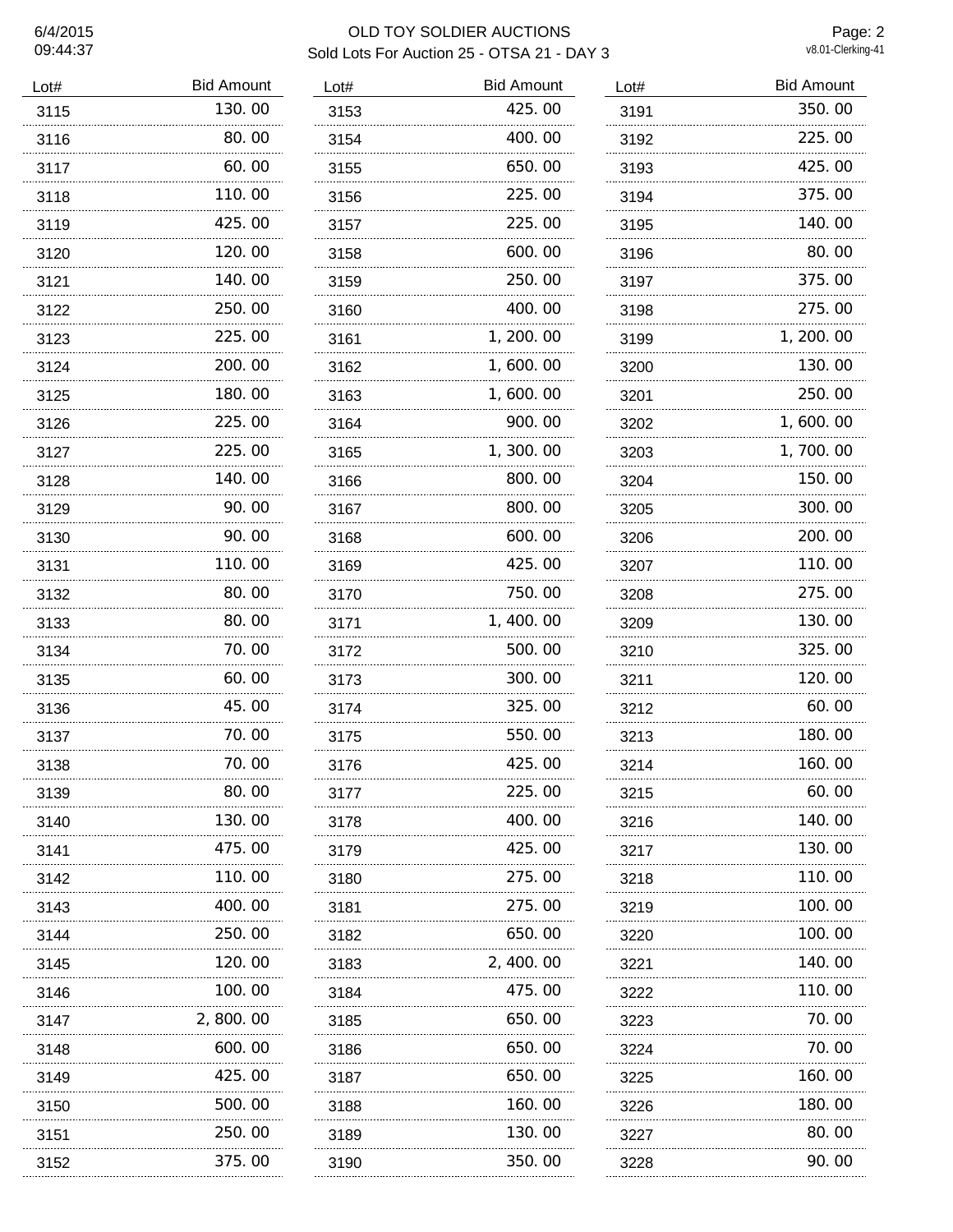## 6/4/2015 OLD TOY SOLDIER AUCTIONS Sold Lots For Auction 25 - OTSA 21 - DAY 3

Page: 3<br>v8.01-Clerking-41

| Lot# | <b>Bid Amount</b> | Lot# | <b>Bid Amount</b> |
|------|-------------------|------|-------------------|
| 3229 | 110.00            | 3267 | 110.00            |
| 3230 | 170.00            | 3268 | 80.00             |
| 3231 | 100.00            | 3269 | 130.00            |
| 3232 | 150.00            | 3270 | 250.00            |
| 3233 | 250.00            | 3271 | 110.00            |
| 3234 | 130.00            | 3272 | 50.00             |
| 3235 | 110.00            | 3273 | 80.00             |
| 3236 | 110.00            | 3274 | 90.00             |
| 3237 | 90.00             | 3275 | 120.00            |
| 3238 | 60.00             | 3276 | 70.00             |
| 3239 | 80.00             | 3277 | 100.00            |
| 3240 | 90.00             | 3278 | 170.00            |
| 3241 | 160.00            | 3279 | 110.00            |
| 3242 | 275.00            | 3280 | 110.00            |
| 3243 | 130.00            | 3281 | 130.00            |
| 3244 | 170. 00           | 3282 | 100.00            |
| 3245 | 150.00            | 3283 | 70.00             |
| 3246 | 150.00            | 3284 | 100.00            |
| 3247 | 180.00            | 3285 | 100.00            |
| 3248 | 160. 00           | 3286 | 130.00            |
| 3249 | 200.00            | 3287 | 120.00            |
| 3250 | 70. 00            | 3288 | 80.00             |
| 3251 | 80.00             | 3289 | 130.00            |
| 3252 | 150.00            | 3290 | 100.00            |
| 3253 | 140.00            | 3291 | 110.00            |
| 3254 | 160. 00           | 3292 | 90.00             |
| 3255 | 170. 00           | 3293 | 90.00             |
| 3256 | 275.00            | 3294 | 90.00             |
| 3257 | 190.00            | 3295 | 80.00             |
| 3258 | 140.00            | 3296 | 100.00            |
| 3259 | 80.00             | 3297 | 190.00            |
| 3260 | 70.00             | 3298 | 250.00            |
| 3261 | 80.00             | 3299 | 225.00            |
| 3262 | 180.00            | 3300 | 300.00            |
| 3263 | 140.00            | 3301 | 120.00            |
| 3264 | 110.00            | 3302 | 90.00             |
| 3265 | 120. 00           | 3303 | 120.00            |
| 3266 | 180.00            | 3304 | 100.00            |

| Lot# | <b>Bid Amount</b> |
|------|-------------------|
| 3267 | 110.00            |
| 3268 | 80.00<br>         |
| 3269 | 130.00            |
| 3270 | 250.00<br>.       |
| 3271 | 110.00<br>        |
| 3272 | 50.00             |
| 3273 | 80.00             |
| 3274 | 90.00             |
| 3275 | 120.00            |
| 3276 | 70.00             |
| 3277 | 100.00            |
| 3278 | 170.00            |
| 3279 | 110.00            |
| 3280 | 110.00            |
| 3281 | 130.00            |
| 3282 | 100.00            |
| 3283 | 70.00             |
| 3284 | 100.00            |
| 3285 | 100.00            |
| 3286 | 130.00            |
| 3287 | 120.00            |
| 3288 | 80.00             |
| 3289 | 130.00            |
| 3290 | 100.00            |
| 3291 | 110.00            |
| 3292 | 90.00             |
| 3293 | 90.00             |
| 3294 | 90.00<br>         |
| 3295 | 80.00             |
| 3296 | 100.00<br>        |
| 3297 | 190.00<br>        |
| 3298 | 250.00<br>        |
| 3299 | 225.00            |
| 3300 | 300.00            |
| 3301 | 120.00            |
| 3302 | 90.00             |
| 3303 | 120.00            |
| 3304 | 100.00            |

| Lot#     | <b>Bid Amount</b> |
|----------|-------------------|
| 3305     | 150.00            |
| 3306     | 90. 00            |
| 3307     | 100, 00           |
| 3308     | 100.00<br>.       |
| 3309     | 425,00            |
| 3310     | 300.00            |
| 3311     | 325.00            |
| 3312     | 275.00<br>.       |
| 3313     | 180.00            |
| 3314     | 400.00            |
| 3315     | 180.00            |
| 3316     | 140.00            |
| 3317     | 100.00            |
| 3318     | 160.00            |
| 3319     | 170.00            |
| 3320     | 225,00            |
| 3321     | 110.00            |
| 3322     | 140.00            |
| 3323     | 160.00            |
| 3324     | 150. 00           |
| 3325     | 140. 00           |
| 3326     | 130.00            |
| 3327     | 180.00            |
| 3328     | 150.<br>- OO      |
| 3329     | 140.00            |
| 3330     | 150.00<br>        |
| 3331     | 150.00            |
| 3332     | 120.00            |
| 3333     | 110.00<br>        |
| 3334     | 150.00<br>        |
| 3335     | 120.00<br>        |
| 3336     | 130.00            |
| 3337     | 150.00            |
| 3338     | 150.00<br>        |
| 3339     | 170.00            |
| 3340     | 170.00            |
| 3341     | 150.00            |
| 3342<br> | 160.00            |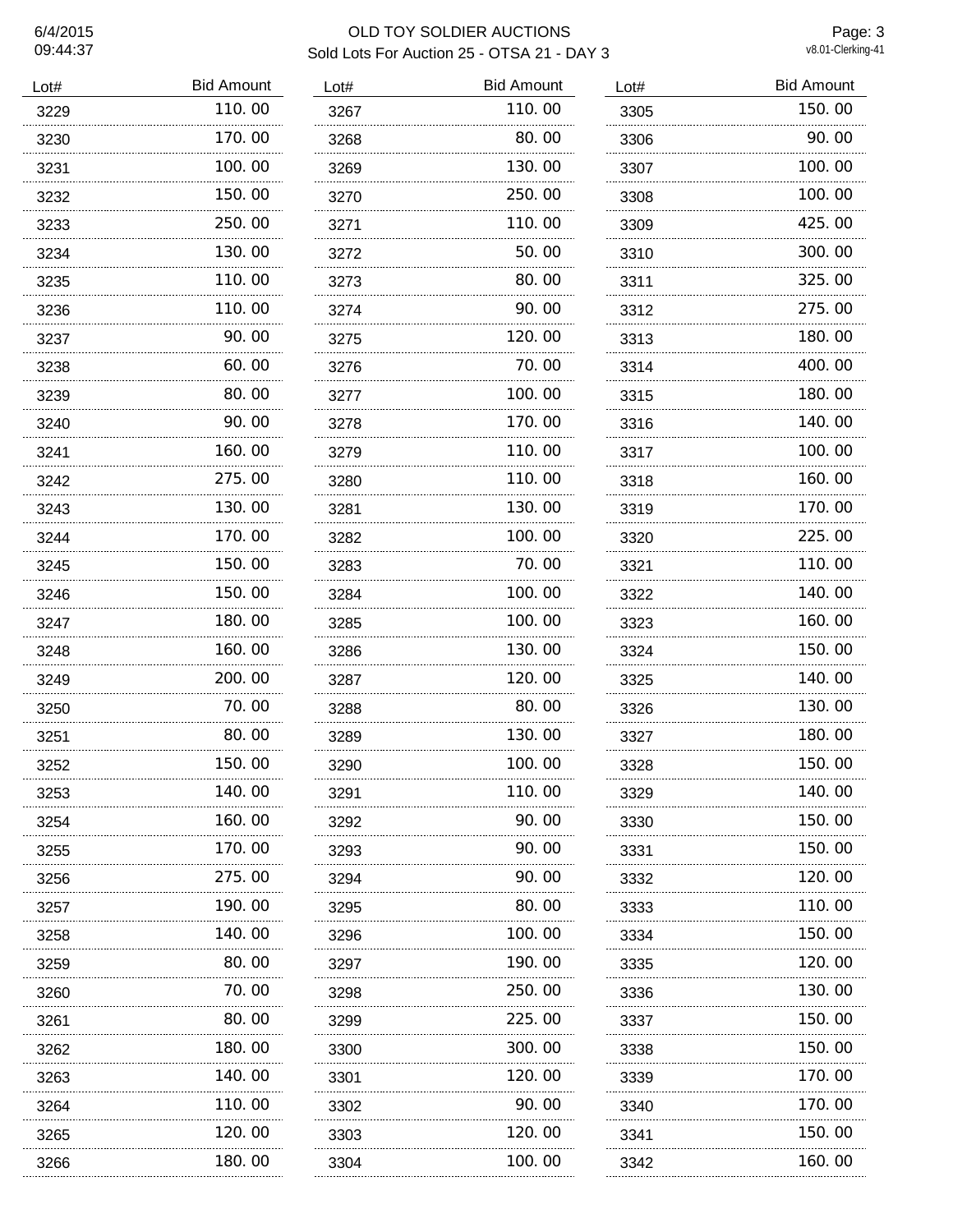# 09:44:37

#### 6/4/2015 OLD TOY SOLDIER AUCTIONS Sold Lots For Auction 25 - OTSA 21 - DAY 3 v8.01-Clerking-41

Page: 4

| Lot# | <b>Bid Amount</b> | Lot# | <b>Bid Amount</b> |
|------|-------------------|------|-------------------|
| 3343 | 120.00            | 3381 | 60.00             |
| 3344 | 350.00            | 3382 | 80.00             |
| 3345 | 170.00            | 3383 | 50.00             |
| 3346 | 350.00            | 3384 | 200.00            |
| 3347 | 100.00            | 3385 | 110.00            |
| 3348 | 130.00            | 3386 | 200.00            |
| 3349 | 150.00            | 3387 | 160.00            |
| 3350 | 550.00            | 3388 | 120.00            |
| 3351 | 450.00            | 3389 | 150.00            |
| 3352 | 450.00            | 3390 | 160.00            |
| 3353 | 325.00            | 3391 | 130.00            |
| 3354 | 1,000.00          | 3392 | 150.00            |
| 3355 | 450.00            | 3393 | 130.00            |
| 3356 | 275.00            | 3394 | 150.00            |
| 3357 | 375.00            | 3395 | 180.00            |
| 3358 | 650.00            | 3396 | 150.00            |
| 3359 | 250.00            | 3397 | 160.00            |
| 3360 | 400.00            | 3398 | 275.00            |
| 3361 | 180.00            | 3399 | 110.00            |
| 3362 | 300.00            | 3400 | 110.00            |
| 3363 | 300.00            | 3401 | 150.00            |
| 3364 | 350.00            | 3402 | 450.00            |
| 3365 | 550.00            | 3403 | 170.00            |
| 3366 | 160.00            | 3404 | 200.00            |
| 3367 | 140.00            | 3405 | 275.00            |
| 3368 | 160.00            | 3406 | 160.00            |
| 3369 | 325.00            | 3407 | 160.00            |
| 3370 | 350.00            | 3408 | 160.00            |
| 3371 | 550.00            | 3409 | 250.00            |
| 3372 | 325.00            | 3410 | 180.00            |
| 3373 | 325.00            | 3411 | 110.00            |
| 3374 | 425.00            | 3412 | 110.00            |
| 3375 | 475.00            | 3413 | 90.00             |
| 3376 | 110.00            | 3414 | 300.00            |
| 3377 | 90.00             | 3415 | 1,300.00          |
| 3378 | 180.00            | 3416 | 120.00            |
| 3379 | 80.00             | 3417 | 500.00            |
| 3380 | 140.00            | 3418 | 425.00            |

| Lot# | <b>Bid Amount</b> |
|------|-------------------|
| 3419 | 120.00            |
| 3420 | 130.00            |
| 3421 | 750.00            |
| 3422 | 160. 00           |
| 3423 | 850.00            |
| 3424 | 190.00            |
| 3425 | 160.00            |
| 3426 | 120.00            |
| 3427 | 160.00            |
| 3428 | 120.00            |
| 3429 | 200, 00           |
| 3430 | 160.00            |
| 3431 | 250.00            |
| 3432 | 275.00            |
| 3433 | 170.00            |
| 3434 | 150.00            |
| 3435 | 120.00            |
| 3436 | 150.00            |
| 3437 | 250.00            |
| 3438 | 170.00            |
| 3439 | 160.00            |
| 3440 | 100, 00           |
| 3441 | 160. 00           |
| 3442 | 190.00            |
| 3443 | 70.00<br>.        |
| 3444 | 400.00            |
| 3445 | 50.00<br>.        |
| 3446 | 160.00            |
| 3447 | 70.00             |
| 3448 | 110.00            |
| 3449 | 150.00<br>.       |
| 3450 | 160.00            |
| 3451 | 275.00            |
| 3452 | 160.00<br>        |
| 3453 | 130.00            |
| 3454 | 300.00            |
| 3455 | 225.00            |
| 3456 | 180.00            |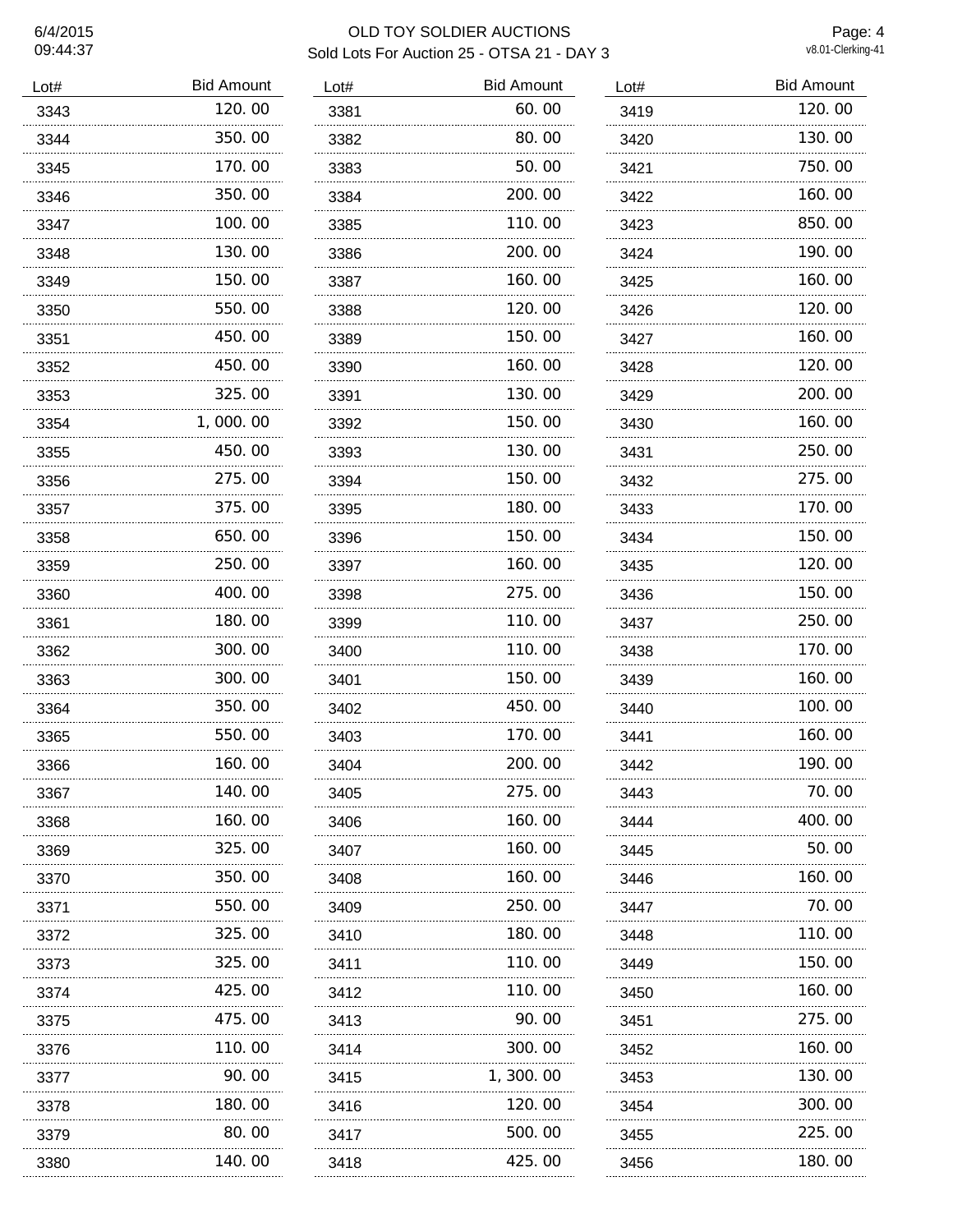# 09:44:37

## 6/4/2015 OLD TOY SOLDIER AUCTIONS Sold Lots For Auction 25 - OTSA 21 - DAY 3

Page: 5<br>v8.01-Clerking-41

| Lot#      | <b>Bid Amount</b> |
|-----------|-------------------|
| 3457      | 170.00            |
| 3458      | 350.00            |
| 3459      | 160.00            |
| 3460      | 190.00            |
| 3461      | 150.00            |
| 3462      | 200.00            |
| 3463      | 300.00            |
| 3464      | 225.00            |
| 3465      | 180.00            |
| 3466      | 275.00            |
| 3467<br>. | 130.00            |
| 3468      | 170.00            |
| 3469      | 325.00            |
| 3470      | 200.00            |
| 3471<br>. | 275.00            |
| 3472      | 140.00            |
| 3473      | 140.00            |
| 3474      | 180.00            |
| 3475      | 200.00            |
| 3476      | 200.00            |
| 3477      | 180.00            |
| 3478      | 300.00            |
| 3479      | 650.00            |
| 3480      | 180.00            |
| 3481      | 180.00            |
| 3482      | 150.00            |
| 3483<br>  | 225.00            |
| 3484      | 180.00            |
| 3485      | 250.00            |
| 3486      | 250.00            |
| 3487      | 475.00            |
| 3488      | 160.00            |
| 3489      | 180.00<br>.       |
| 3490      | 130.00            |
| 3491      | 225.00            |
| 3492      | 300.00            |
| 3493      | 110.00            |
| 3494      | 130.00            |

| Lot#      | <b>Bid Amount</b> |
|-----------|-------------------|
| 3495      | 150.00            |
| 3496      | 250.00            |
| 3497      | 250.00            |
| 3498      | 180.00            |
| 3499      | 250.00            |
| 3500      | 170.00            |
| 3501      | 275.00            |
| 3502      | 130.00            |
| 3503      | 250.00            |
| 3504      | 80.00             |
| 3505      | 90.00             |
| 3506      | 275.00            |
| 3507      | 150.00            |
| 3508      | 190.00            |
| 3509      | 225.00            |
| 3510      | 190.00            |
| 3511      | 275.00            |
| 3512      | 275.00            |
| 3513      | 350.00            |
| 3514      | 225.00            |
| 3515      | 225.00            |
| 3516      | 275.00            |
| 3517      | 80.00             |
| 3518      | 225.00            |
| 3519      | 140.00            |
| 3520      | 375.00            |
| 3521      | 600.00            |
| 3522<br>. | 350.00            |
| 3523      | 275.00            |
| 3524      | 140.00            |
| 3525      | 140.00            |
| 3526      | 160.00            |
| 3527      | 170.00            |
| 3528<br>. | 80.00             |
| 3529      | 160.00            |
| 3530      | 160.00            |
| 3531      | 150.00            |
| 3532      | 90.00             |

| Lot#      | <b>Bid Amount</b> |
|-----------|-------------------|
| 3533      | 275.00            |
| 3534      | 110.00            |
| 3535      | 45.00             |
| 3536      | 160.00            |
| 3537      | 375.00            |
| 3538      | 60.00             |
| 3539      | 180.00            |
| 3540      | 130.00            |
| 3541      | 100, 00           |
| 3542      | 550.00            |
| 3543      | 110.00            |
| 3544      | 90.00<br>.        |
| 3545      | 90.00             |
| 3546      | 110.00            |
| 3547      | 120.00            |
| 3548      | 160.00            |
| 3549      | 140.00            |
| 3550      | 90.00             |
| 3551      | 80.00             |
| 3552      | 60.00             |
| 3553      | 80.00             |
| 3554      | 80.00             |
| 3555      | 90. 00            |
| 3556      | 200.00            |
| 3557<br>. | 170.00            |
| 3558<br>. | 90.00<br>.        |
| 3559      | 45.00             |
| 3560      | 35.00             |
| 3561      | 60.00             |
| 3562      | 40.00             |
| 3563      | 50.00             |
| 3564      | 275.00            |
| 3565      | 60.00             |
| 3566      | 150.00<br>        |
| 3567      | 120.00            |
| 3568      | 120.00            |
| 3569      | 90. 00<br>.       |
| 3570      | 90. OO            |